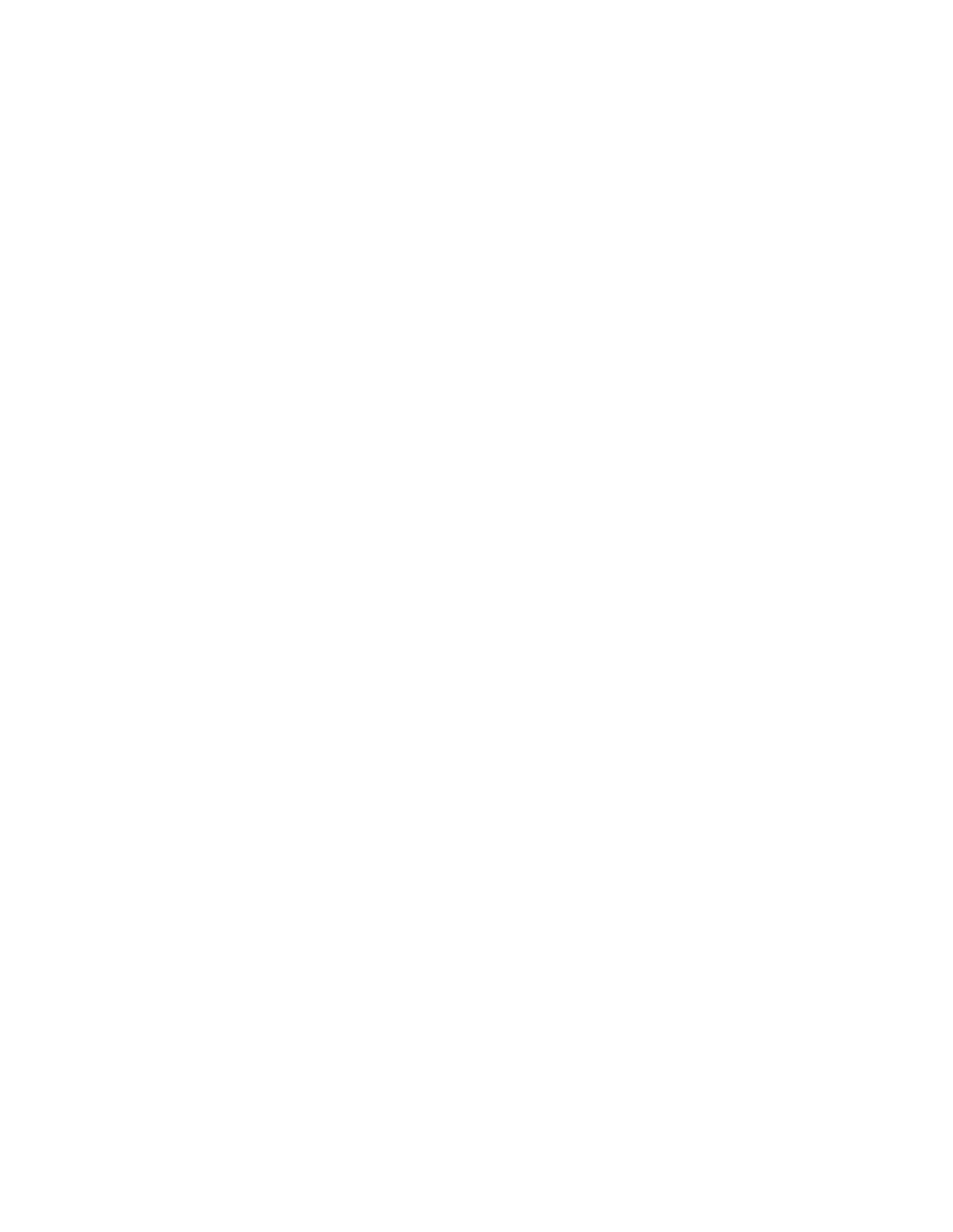## **Phoenix**

**External Control Protocol Reference Manual 020-101425-05**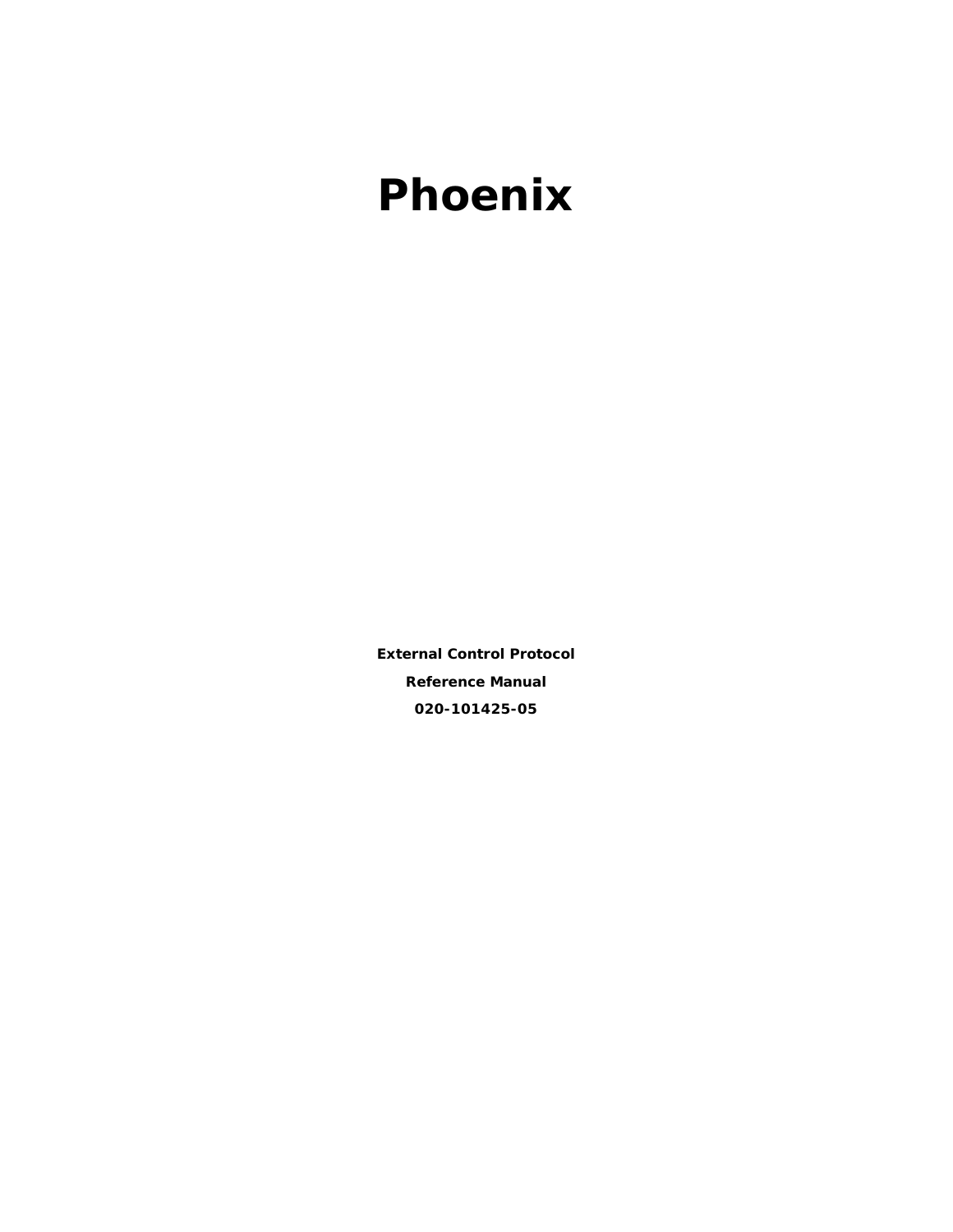#### **NOTICES**

#### COPYRIGHT AND TRADEMARKS

© 2016 Christie Digital Systems USA Inc. All rights reserved.

All brand names and product names are trademarks, registered trademarks or trade names of their respective holders.

#### **REGULATORY**

The product has been tested and found to comply with the limits for a Class A digital device, pursuant to Part 15 of the FCC Rules. These limits are designed to provide reasonable protection against harmful interference when the product is operated in a commercial environment. The product generates, uses, and can radiate radio frequency energy and, if not installed and used in accordance with the instruction manual, may cause harmful interference to radio communications. Operation of the product in a residential area is likely to cause harmful interference in which case the user will be required to correct the interference at the user's own expense.

CAN ICES-3 (A) / NMB-3 (A)

#### 이 기기는 업무용(A급)으로 전자파적합등록을 한 기기이오니 판매자 또는 사용자는 이점을 주의하시기 바라며, 가정 외의 지역에서 사용하는 것을 목적으로 합니다.

#### GENERAL

Every effort has been made to ensure accuracy, however in some cases changes in the products or availability could occur which may not be reflected in this document. Christie reserves the right to make changes to specifications at any time without notice. Performance specifications are typical, but may vary depending on conditions beyond Christie's control such as maintenance of the product in proper working conditions. Performance specifications are based on information available at the time of printing. Christie makes no warranty of any kind with regard to this material, including, but not limited to, implied warranties of fitness for a particular purpose. Christie will not be liable for errors contained herein or for incidental or consequential damages in connection with the performance or use of this material. The product is designed and manufactured with high-quality materials and components that can be recycled and reused. This symbol means that electrical and electronic equipment, at their end-of-life, should be disposed of separately from regular waste. Please dispose of the product appropriately and according to local regulations. In the European Union, there are separate collection systems for used electrical and electronic products. Please help us to conserve the environment we live in!

#### GENERAL WARRANTY STATEMENTS

For complete information about Christie's limited warranty, please contact your Christie dealer. In addition to the other limitations that may be specified in Christie's limited warranty, the warranty does not cover:

- a. Problems or damage occurring during shipment, in either direction.
- b. Problems or damage caused by combination of a Product with non-Christie equipment, such as distribution systems, cameras, video tape recorders, etc., or use of a Product with any non-Christie interface device.
- c. Problems or damage caused by misuse, improper power source, accident, fire, flood, lightening, earthquake or other natural disaster.
- d. Problems or damage caused by improper installation/alignment, or by equipment modification, if by other than Christie service personnel or a Christie authorized repair service provider.
- e. Problems or damage caused by use of a Product on a motion platform or other movable device where such Product has not been designed, modified or approved by Christie for such use.
- f. Problems or damage caused by use of a system in the presence of an oil-based fog machine.
- g. Failure due to normal wear and tear.

#### PREVENTATIVE MAINTENANCE

Preventative maintenance is an important part of the continued and proper operation of your product. Please see the Maintenance section for specific maintenance items as they relate to your product. Failure to perform maintenance as required, and in accordance with the maintenance schedule specified by Christie, will void the warranty.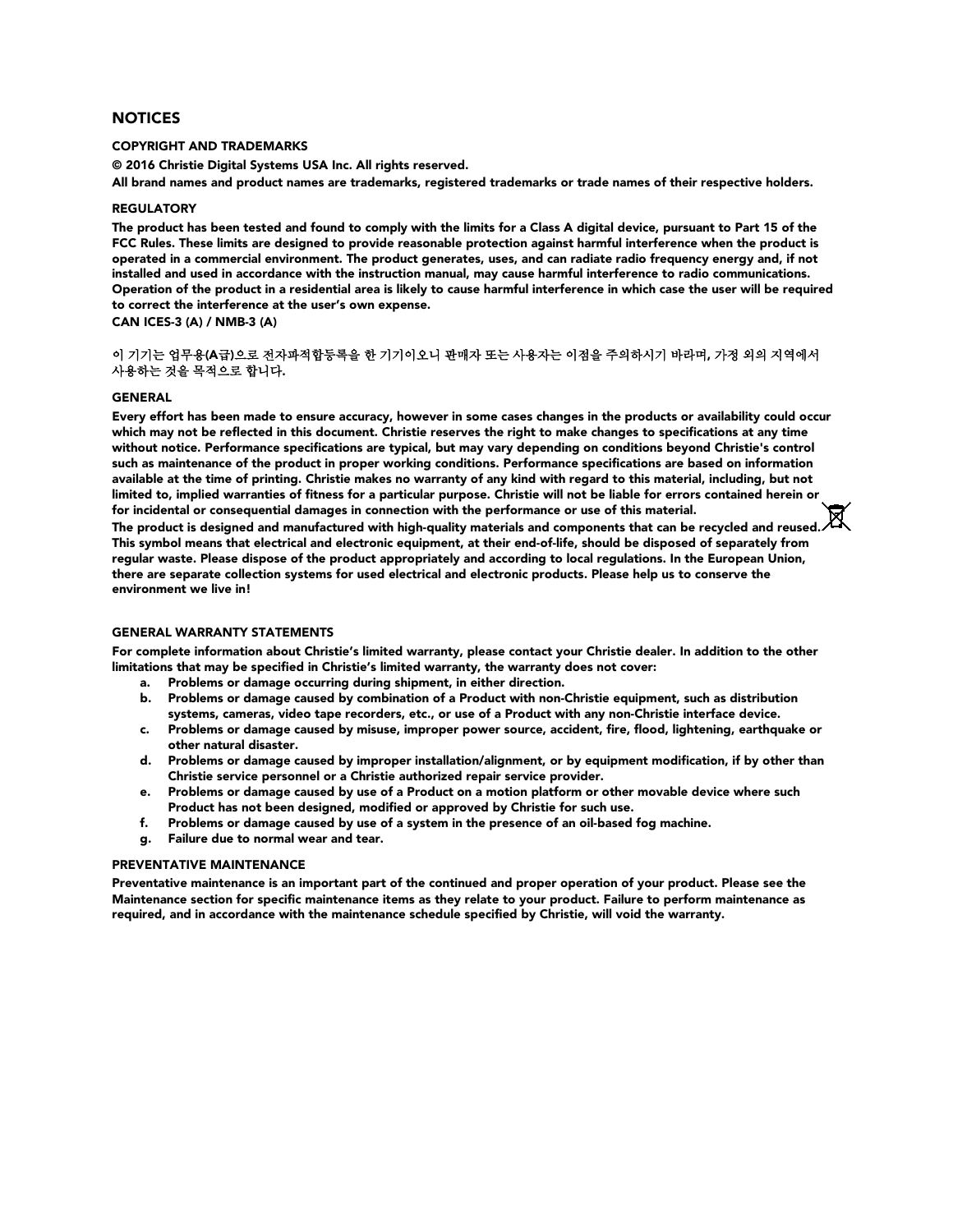### **CHRISTIE**

# **Contents**

# **Examples**

|--|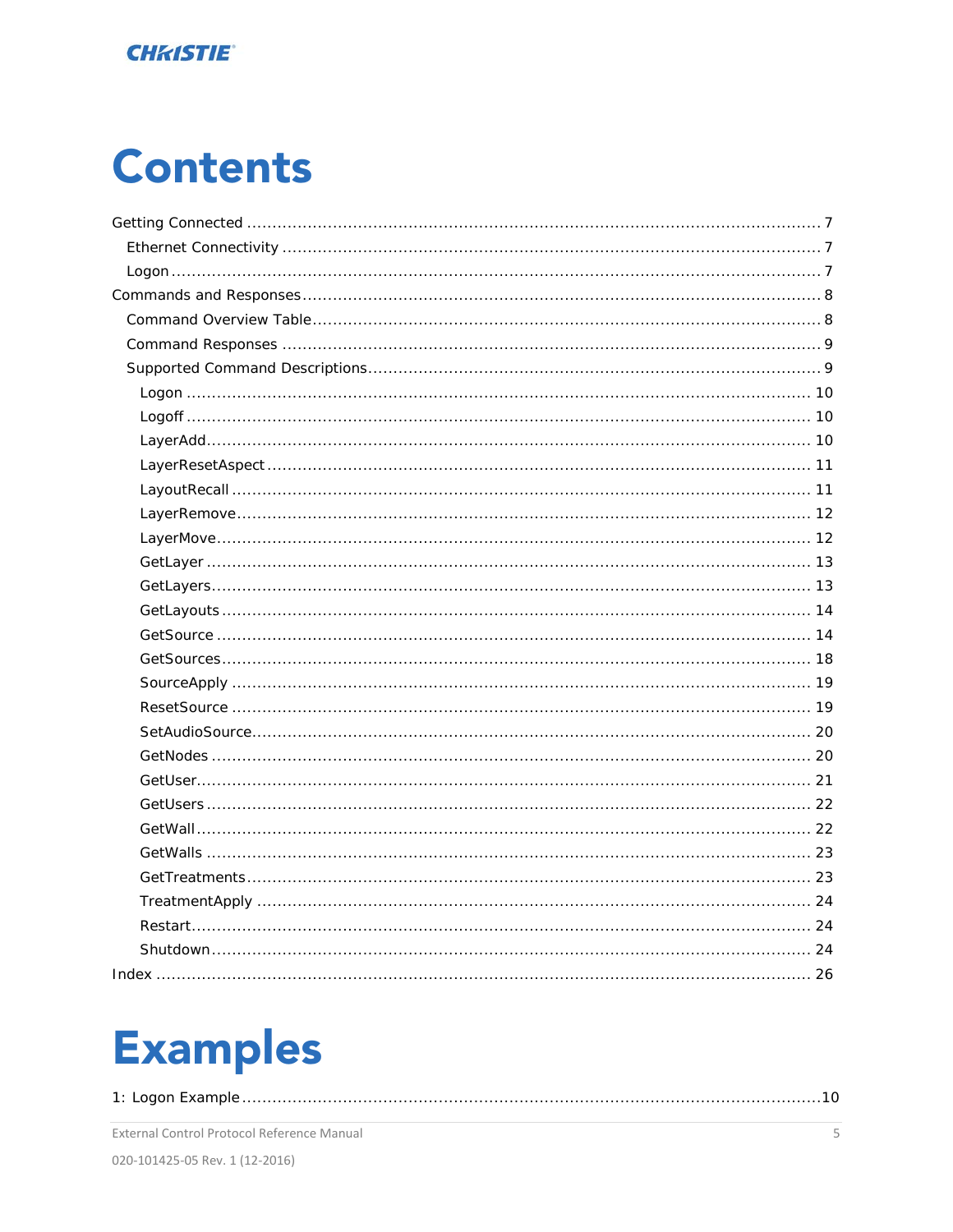## **CHRISTIE**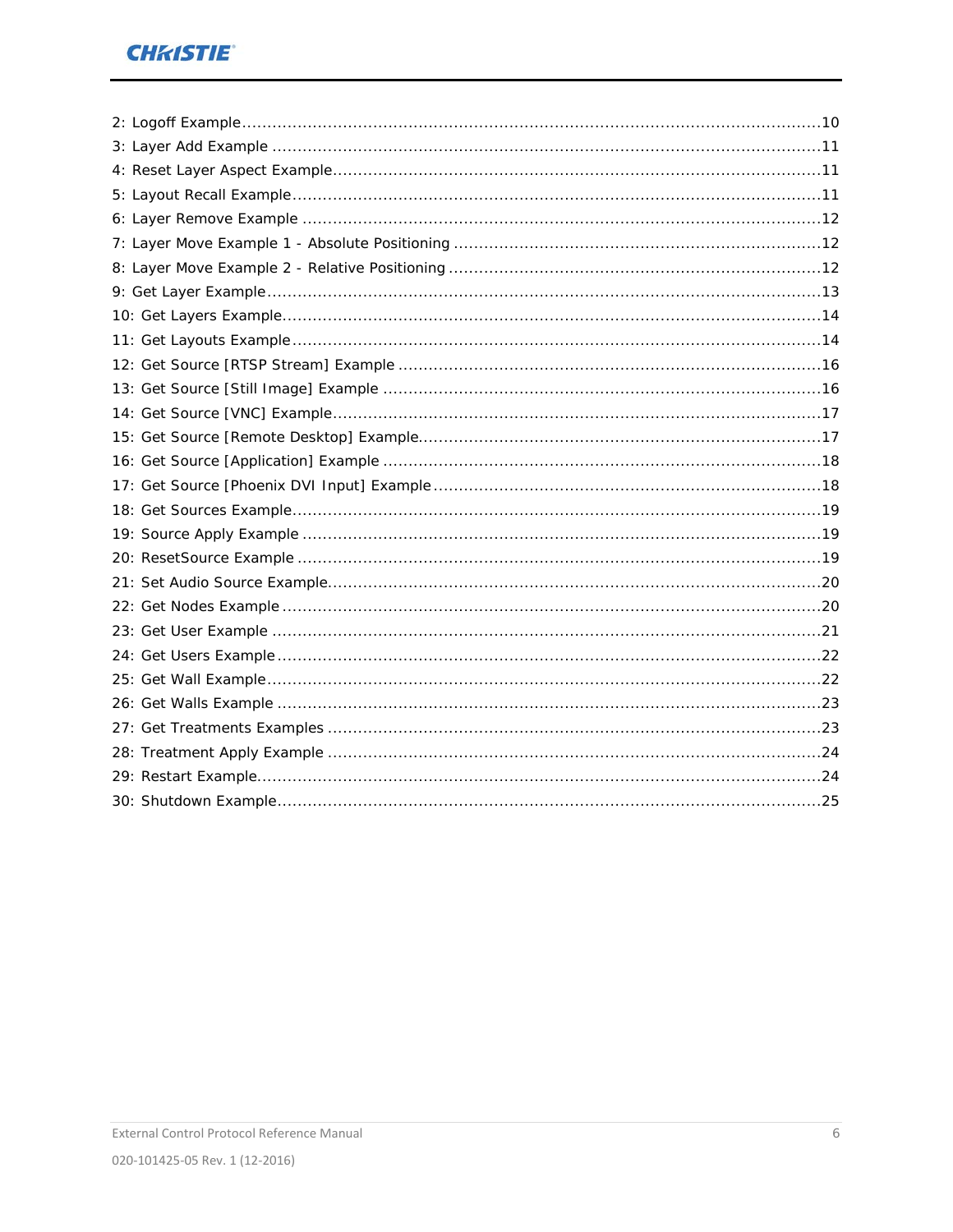# <span id="page-6-0"></span>Getting Connected

The Phoenix node uses an ASCII based command system for external control. Connectivity is available via an RJ-45 (Ethernet) connection, using a human readable (ASCII) command/response set.

Each command sent to the controller must be terminated with a carriage return character, and the commands and arguments must be separated by a space character. All responses from the controller will be terminated with a '>' character.

## <span id="page-6-1"></span>Ethernet Connectivity

The Phoenix node can be controlled remotely by sending the ASCII commands listed later within this document by first opening a TCP socket connection to port 11135 on the frame.

## <span id="page-6-2"></span>Logon

Upon establishing connection, the first command sent by the client should be a logon command. The logon command authenticates a supplied username / password against a previously created Phoenix user account, and sets the permission level for subsequent commands (a 'NotAuthorized' response will be returned for commands if the logged on user lacks sufficient permissions).

Data Formats

The format for the command argument and response parts are:

//TODO: Fill in Date/Time, Number, and Text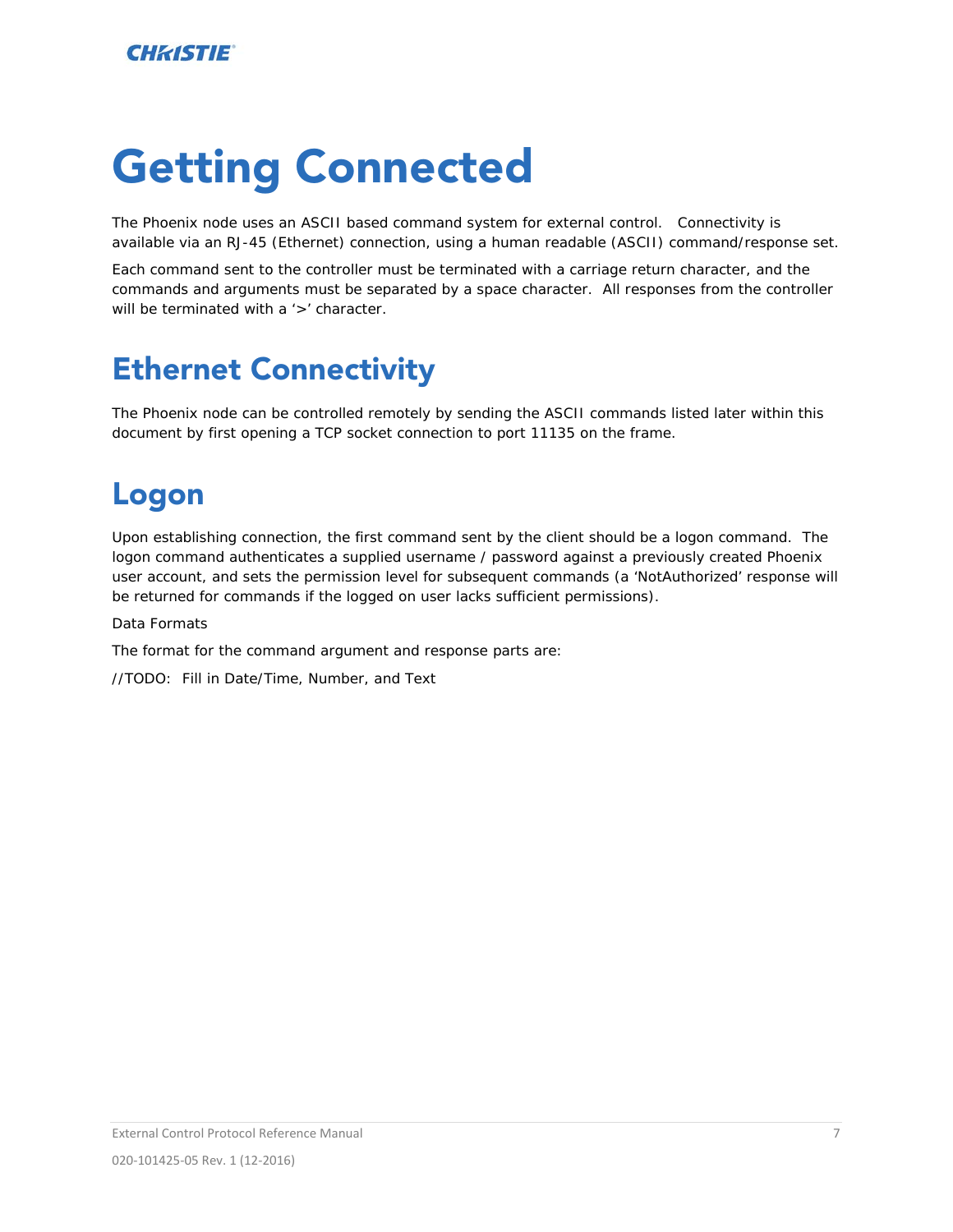# <span id="page-7-0"></span>Commands and Responses

<span id="page-7-1"></span>This section contains the command arguments and responses in the required format.

## Command Overview Table

The following commands are available when using an Ethernet connection to a Phoenix controller.

| <b>Command</b>        | Description                                         | Page<br>Reference |
|-----------------------|-----------------------------------------------------|-------------------|
| GetLayer              | Gets information on a single layer on a wall.       | 13                |
| <b>GetLayers</b>      | Gets a list of layers on a wall.                    | 13                |
| GetLayouts            | Gets a list of all layouts.                         | 14                |
| <b>GetNodes</b>       | Gets a list of all nodes.                           | 20                |
| <b>GetSource</b>      | Gets information on a single source.                | 13                |
| <b>GetSources</b>     | Gets a list of all sources.                         | 13                |
| <b>GetTreatments</b>  | Gets a list of all treatments.                      | 23                |
| <b>GetUser</b>        | Gets information on a single user.                  | 19                |
| <b>GetUsers</b>       | Gets a list of all users.                           | 19                |
| <b>GetWall</b>        | Gets information on a single wall.                  | 22                |
| <b>GetWalls</b>       | Gets a list of all walls.                           | 13                |
| LayerAdd              | Adds a new layer to a wall.                         | 10                |
| <b>LayerMove</b>      | Moves the position of a layer.                      | 12                |
| <b>LayerRemove</b>    | Removes one or more layers from a Wall.             | 11                |
| LayerResetAspect      | Resets the aspect ratio of a layer.                 | 11                |
| LayoutRecall          | Recalls an existing layout.                         | 11                |
| Logoff                | Logs user off.                                      | 10                |
| Logon                 | Logs on a user.                                     | 10                |
| <b>ResetSource</b>    | Resets the decoders that are consuming the source.  | 19                |
| <b>Restart</b>        | Restarts all the nodes connected to the controller. | 24                |
| <b>SetAudioSource</b> | Sets the audio source for a wall.                   | 24                |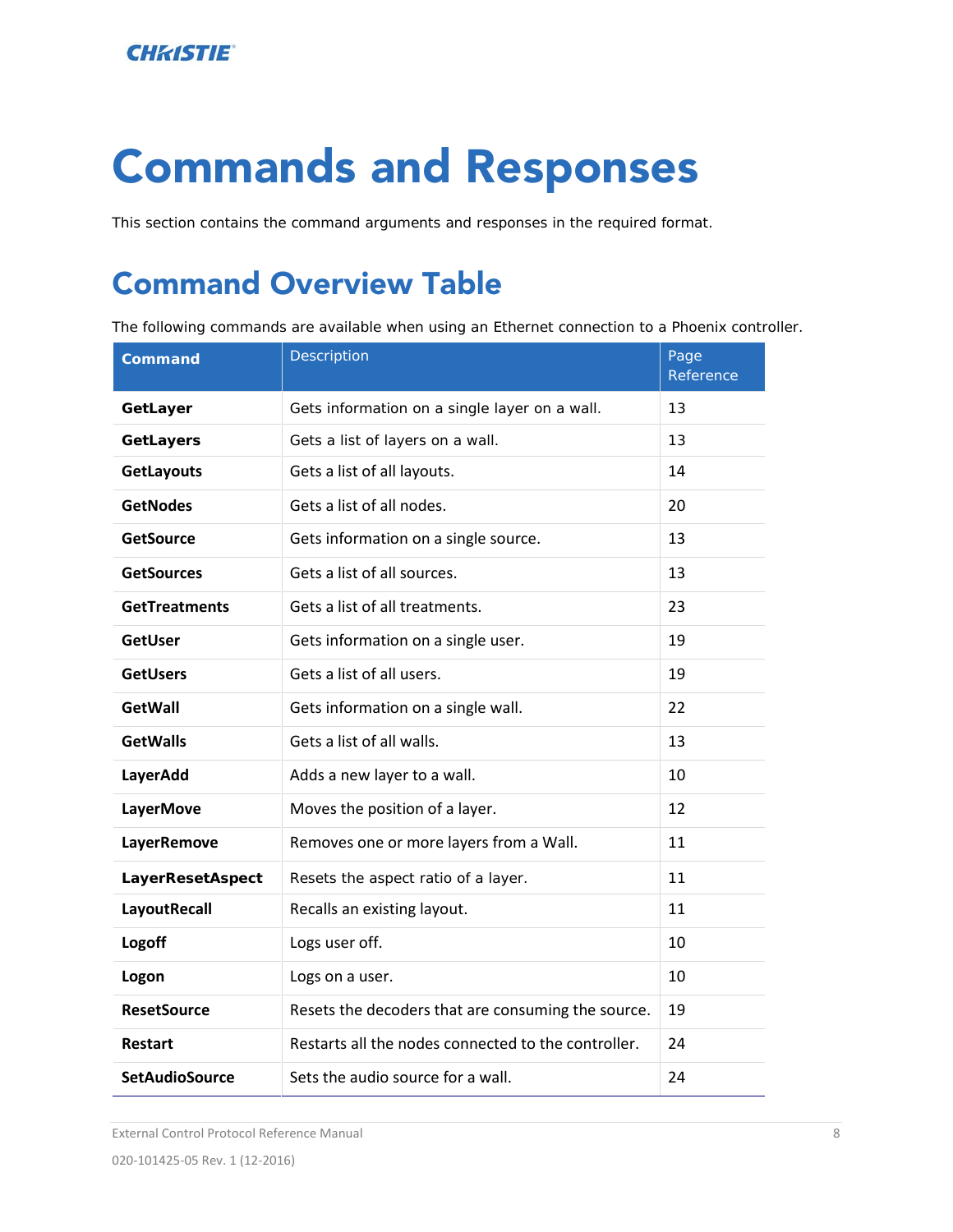

| Command               | <b>Description</b>                                   | Page<br>Reference |
|-----------------------|------------------------------------------------------|-------------------|
| Shutdown              | Powers off all the nodes assigned to the controller. | 24                |
| <b>SourceApply</b>    | Applies a source to a layer.                         | 19                |
| <b>TreatmentApply</b> | Applies a treatment to a layer.                      | 24                |

**Notes: Commands are not case sensitive.**

**Some commands display their last argument as 'Argument x ~ XX:'. These commands allow the last argument field to be repeated, allowing multiples of the last argument to be specified with a single command.**

**Some commands display argument(s) with an asterisk. These arguments are optional; however no further arguments may be entered in the command.**

**String argument spaces must be replaced with the three character ASCII string**  *%20* **to create a valid command, as space is used as the argument delimiter.**

When used as part of a response, the '>' character will be replaced with the four **character ASCII string** *>* **since this is the character used as a response terminator.**

**Commands sent from the client must be terminated with a carriage return character. The external controller response will be terminated with two carriage returns and a > character.**

## <span id="page-8-0"></span>Command Responses

A response is returned for every command sent to the Phoenix controller. If multiple values are returned in a single response, the argument delimiter is an ASCII space character, and argument values containing a space will be converted to the three character ASCII string "%20". The first response argument is always the result code for the command, which lets you know if a command was successfully processed. The table below displays the various responses that can be returned by the Phoenix controller.

| Response              | <b>Description</b>                                                                                                     |
|-----------------------|------------------------------------------------------------------------------------------------------------------------|
| <b>Success</b>        | Command was successfully processed.                                                                                    |
| Empty                 | Data requested is not available.                                                                                       |
| <b>InvalidCommand</b> | Invalid command specified.                                                                                             |
| InvalidArgCount       | Missing required minimum number of arguments.                                                                          |
| InvalidArgValue       | One or more arguments were invalid.                                                                                    |
| Execution             | An execution error occurred while processing the command.                                                              |
| NotAuthorized         | No user is logged on, or the user who is logged on does not have the permission<br>level necessary to run the command. |

## <span id="page-8-1"></span>Supported Command Descriptions

This section describes the details for each command.

External Control Protocol Reference Manual 9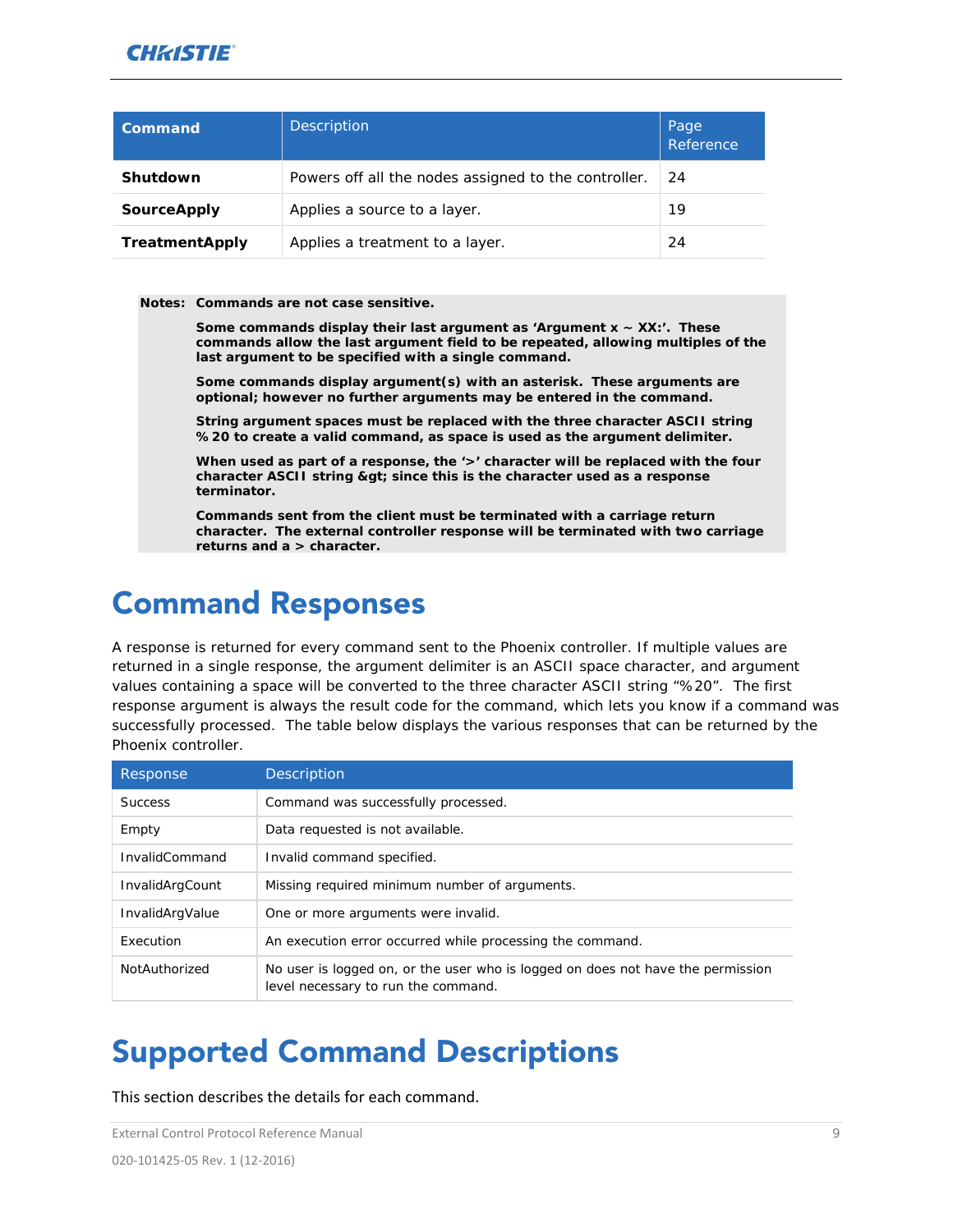

## <span id="page-9-0"></span>Logon

Associated a user to the current external control connection by sending a username / password to the controller.

Command: Logon Argument 1: *[Text]* UserName Argument 2: *[Text]* Password

Response 1: *[Number]* Result code, with one of the following values:

- 0: Success
- 1: Invalid Username / Password
- 2: Password Expired
- 3: Unknown / Other Failure

#### <span id="page-9-3"></span>**1: Logon Example**

| <b>Command Description</b> | Logon as Joe, with a password of Test12345 |
|----------------------------|--------------------------------------------|
| l Command                  | Logon Joe Test12345                        |
| Response                   | Success 0>                                 |

## <span id="page-9-1"></span>Logoff

Removes any previously logged in user from the current external control session.

Command: Logoff

#### <span id="page-9-4"></span>**2: Logoff Example**

| <b>Command Description</b> | Log off the currently logged on user |
|----------------------------|--------------------------------------|
| <b>Command</b>             | Logoff                               |
| <b>Response</b>            | Success>                             |

## <span id="page-9-2"></span>LayerAdd

Adds a new layer to a wall, specifying the associated source, size, and position for the new layer.

*Command:* LayerAdd

*Argument 1: [Number]* Wall ID to create the new layer on.

Argument 2*: [Number]* Source ID for the new layer.

*Argument 3*: *[Number]* X Position, in pixels, relative to the left edge of the wall.

Argument 4: *[Number]* Y Position, in pixels, relative to the top edge of the wall.

Argument 5: *[Number]* Width, in pixels, for the new layer

Response 1: *[Number]* Resulting layer ID created, or -1 if no layer was created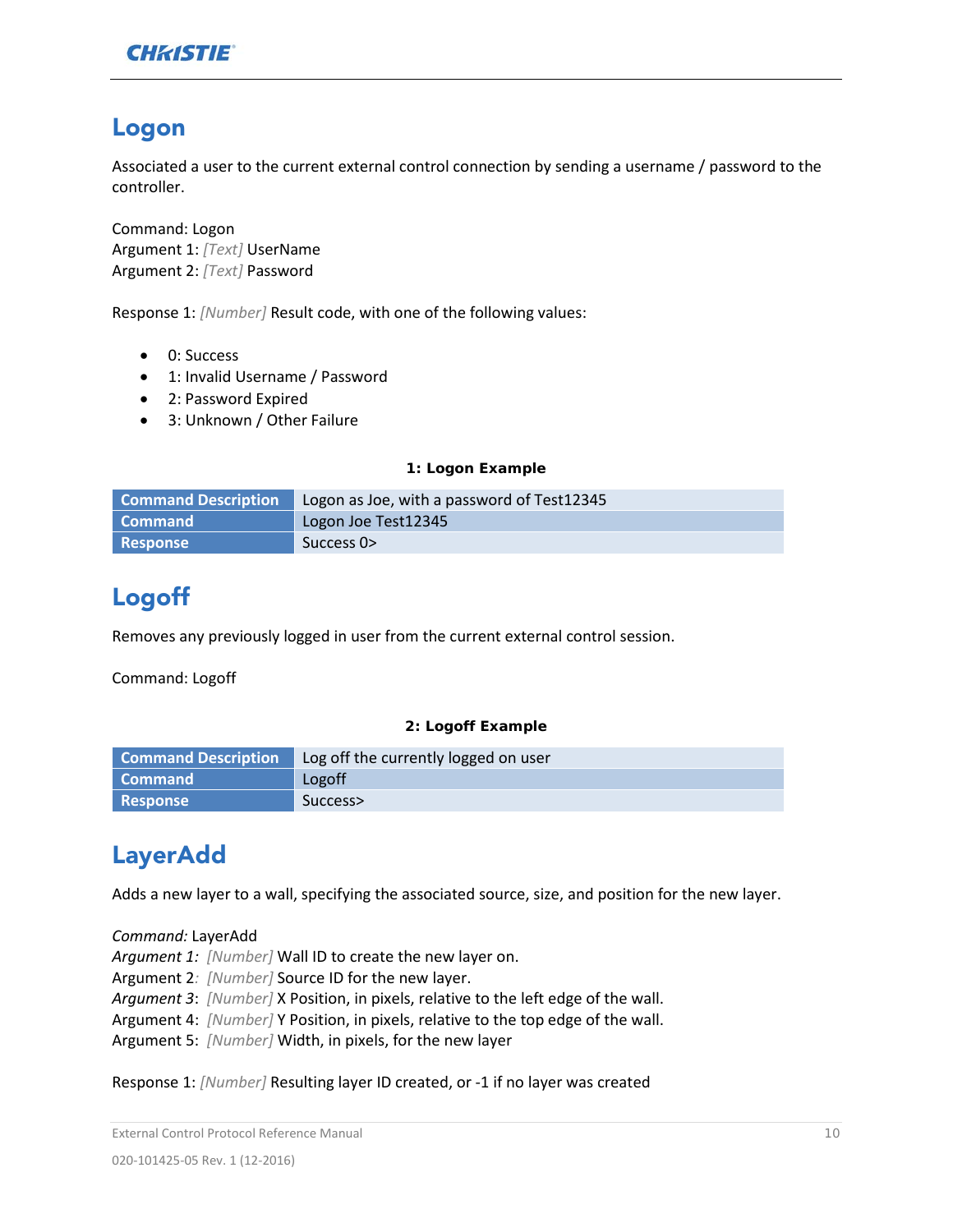

Response 2: *[Number]* Result code, with one of the following values:

- 0: Success
- 1: Failed Unknown Error occurred
- 2: Failed Too many layers would be created on the output
- 3: Failed Unable to start a required transcode operation for the specified source

#### <span id="page-10-2"></span>**3: Layer Add Example**

| <b>Command Description</b>  | Add source with ID 3 as a new layer onto the wall with ID 0 and |
|-----------------------------|-----------------------------------------------------------------|
|                             | an X, Y of 330, 500 and a width of 800 pixels                   |
| <b>Command</b>              | LayerAdd 0 3 330 500 800                                        |
| <b>Response</b>             | Success $140$                                                   |
| <b>Response Description</b> | Layer ID 14 was created successfully                            |

## <span id="page-10-0"></span>LayerResetAspect

Resets the aspect ratio of a layer. *Command:* LayerResetAspect Argument 1: *[Number]* Layer ID

Response 1: Success

Response 2: Failure:

#### <span id="page-10-3"></span>**4: Reset Layer Aspect Example**

| <b>Command Description</b>  | Resets the aspect ratio of a layer                     |
|-----------------------------|--------------------------------------------------------|
| Command                     | LayerResetAspect 1                                     |
| <b>Response</b>             | Success                                                |
| <b>Response Description</b> | The aspect ratio for Layer ID 1 was reset successfully |

### <span id="page-10-1"></span>**LayoutRecall**

Recalls a provided layout ID on the preset's associated wall(s).



After using this command, use the GetLayers command to get the current layers on the wall.

Command: LayoutRecall

Argument 1: *[Number]* Preset ID to recall

Response: <No Response Parameters>

#### <span id="page-10-4"></span>**5: Layout Recall Example**

| <b>Command Description</b> | Recall Layout ID 25 |
|----------------------------|---------------------|
| <b>Command</b>             | LayoutRecall 25     |
| <b>Response</b>            | Success>            |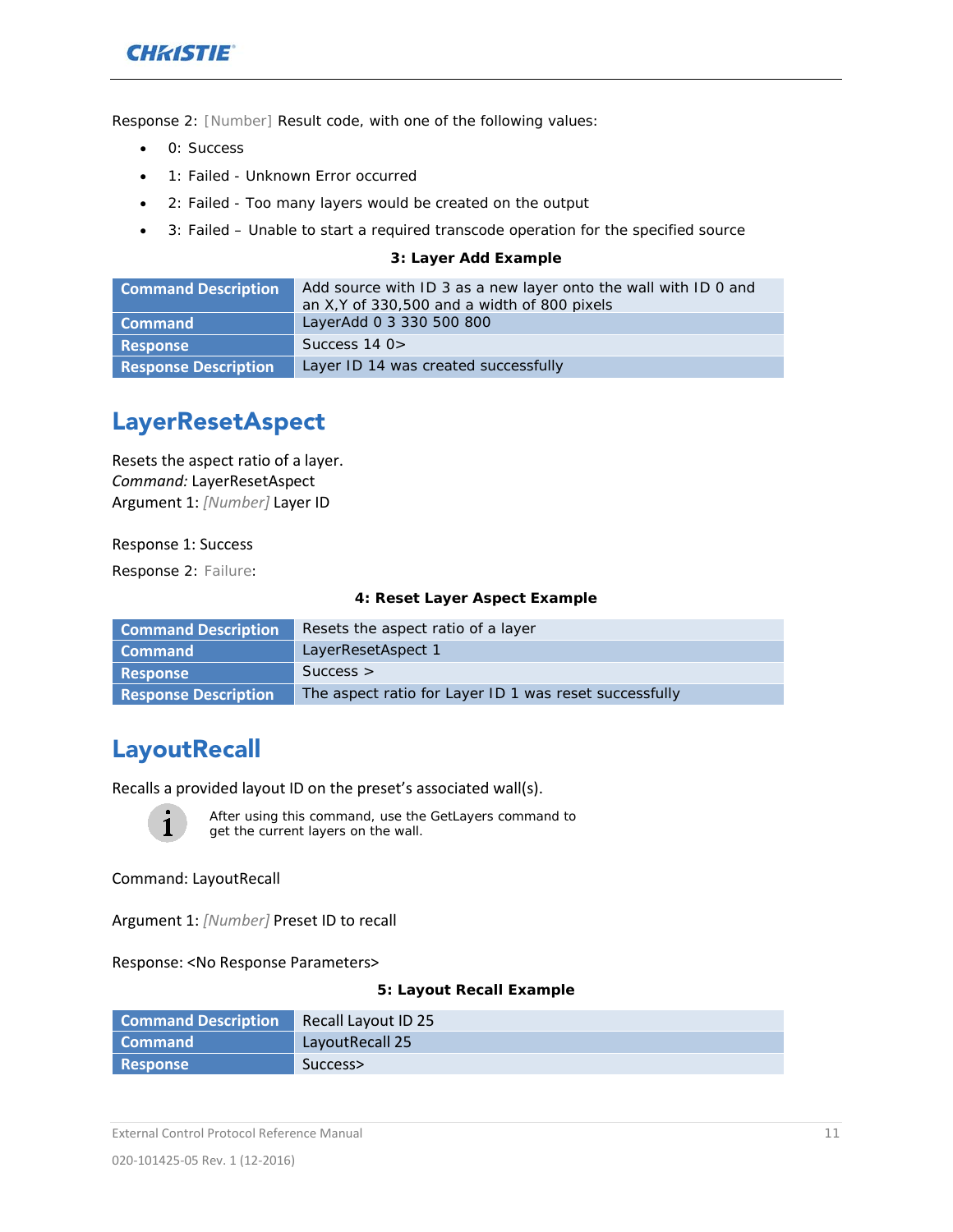

## <span id="page-11-0"></span>**LayerRemove**

Removes one or more layer(s) from one or more walls.

Command: LayerRemove Argument 1-XX: *[Number]* Layer ID

#### <span id="page-11-2"></span>**6: Layer Remove Example**

| <b>Command Description</b> | Remove layer IDs 5, 8, and 16 from their various walls |
|----------------------------|--------------------------------------------------------|
| <b>Command</b>             | LayerRemove 5 8 16                                     |
| <b>Response</b>            | Success>                                               |

### <span id="page-11-1"></span>**LayerMove**

Moves the position of one or more layers to either an absolute pixel location on a wall, or offsets the current layer position by a horizontal and/or vertical offset.

#### Command: LayerMove

```
Argument 1: [Number] Move Type (0 = Absolute Position, 1 = Offset Position)
Argument 2: [Number] Move Directions (H = Horizontal, V = Vertical, B = Both)
Argument 3: [Number] Horizontal Offset in Pixels (Not used but required if move direction is V)
Argument 4: [Number] Vertical Offset in Pixels (Not used but required if move direction is H)
Argument 5-XX: [Number] Layer ID(s) to move
```
Response 1-XX: Result code for each layer specified in the command, taking the form: <Layer ID>:<Result Code>. Possible result codes are listed below:

- 0: Success
- 1: Move would have created too many layers on a single output
- 2: Unknown Error processing request

#### <span id="page-11-3"></span>**7: Layer Move Example 1 - Absolute Positioning**

| <b>Command Description</b> | Move Layer ID 10 to position 200, 100 on its wall |
|----------------------------|---------------------------------------------------|
| Command                    | LayerMove 0 B 200 100 10                          |
| <b>Response</b>            | Success $10:0$                                    |

#### <span id="page-11-4"></span>**8: Layer Move Example 2 - Relative Positioning**

| <b>Command Description</b> | Move Layer IDs 12 and 13 up 50 pixels on their respective walls |
|----------------------------|-----------------------------------------------------------------|
| Command                    | LayerMove 1 V 0 -50 12 13                                       |
| Response                   | Success 12:0 13:0>                                              |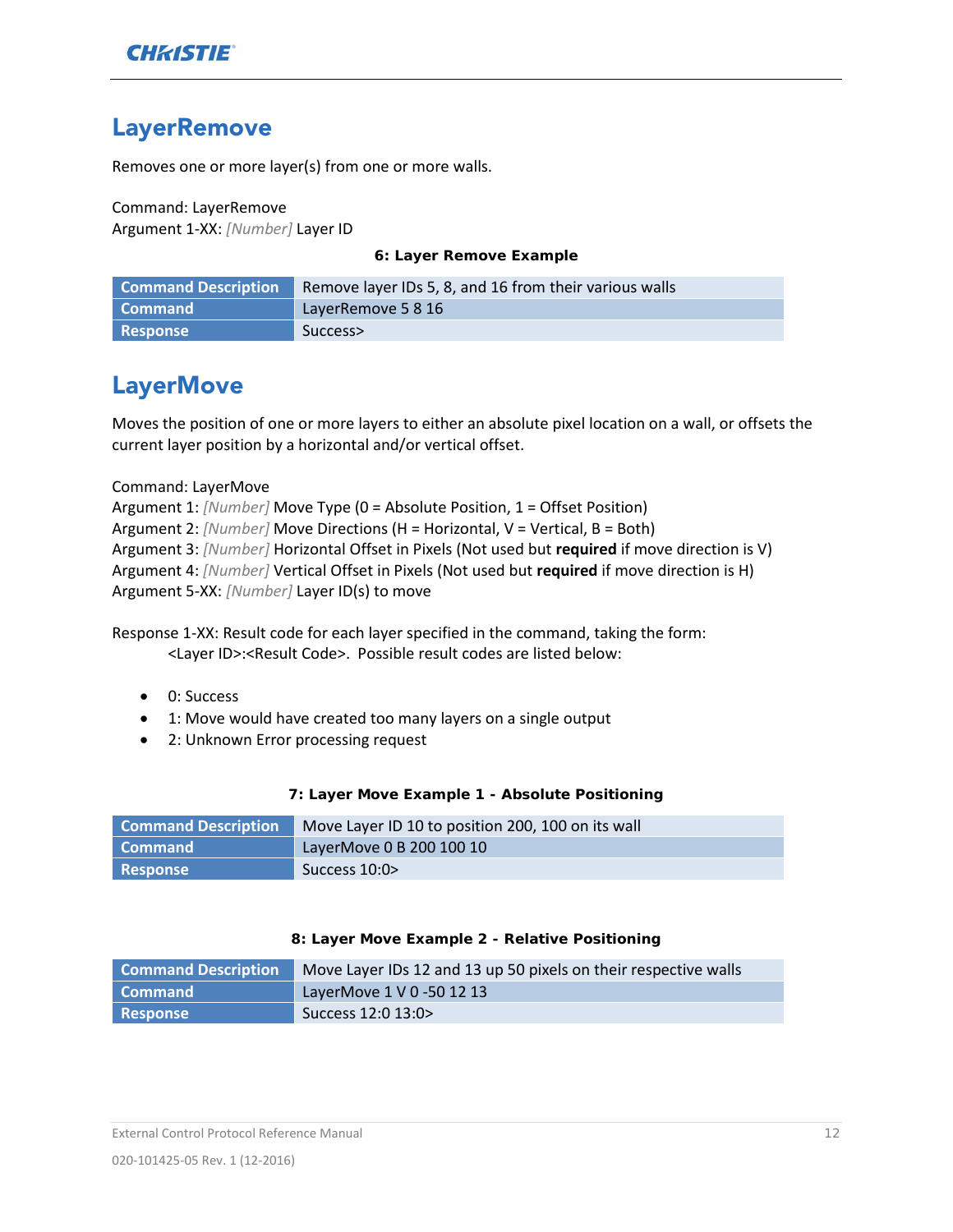

## <span id="page-12-0"></span>GetLayer

Gets information on a single layer on a wall.

Command: GetLayer

Argument 1: *[Number]* Wall ID Argument 2: *[Number]* Layer ID

Response 1: *[Number]* Layer ID Response 2: *[Number]* Wall ID Response 3: *[Number]* Source ID Response 4: *[Number]* z index Response 5: *[Number]* absolute top Response 6: *[Number]* absolute left Response 7: *[Number]* Width Response 8: *[Number]* Height

#### <span id="page-12-2"></span>**9: Get Layer Example**

| <b>Command Description</b> | Gets information on a single layer on a wall |
|----------------------------|----------------------------------------------|
| l Command                  | GetLayer 00                                  |
| <b>Response</b>            | Success 0 0 5 0 12 100 693 433 >             |

### <span id="page-12-1"></span>**GetLayers**

Gets a list of layers on a wall.

Command: GetLayers

Argument 1: *[Number]* Wall ID

Response 1: *[Number]* Number of layer on the wall

- Response 2: *[Number]* Layer ID
- Response 3: *[Number]* Wall ID
- Response 4: *[Number]* Source ID
- Response 5: *[Number]* z index
- Response 6: *[Number]* absolute top
- Response 7: *[Number]* absolute left
- Response 8: *[Number]* Width
- Response 9: *[Number]* Height
- Response X: *[Loop]* Responses 2-9 loop for each wall in the response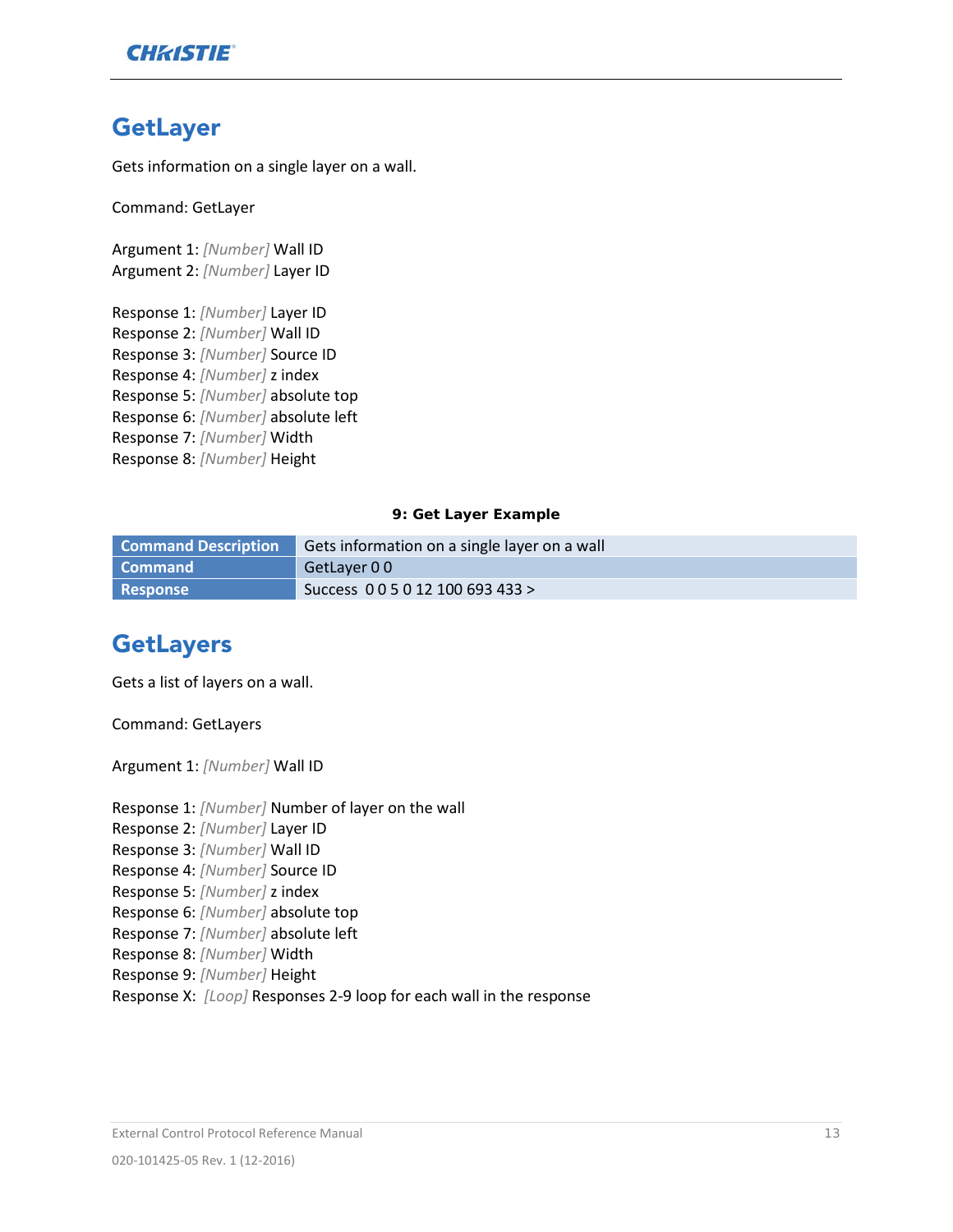#### <span id="page-13-2"></span>**10: Get Layers Example**

| <b>Command Description</b> | Gets a list of layers on a wall.                           |
|----------------------------|------------------------------------------------------------|
| l Command                  | GetLayers 0                                                |
| <b>Response</b>            | Success 2 0 0 5 0 12 100 693 433 1 0 3 1 247 849 960 540 > |

## <span id="page-13-0"></span>**GetLayouts**

Returns a brief listing of layouts (Presets) defined in the system.

Command: GetLayouts

<No Arguments Required>

Response 1: *[Number]* Number of layouts in the system being returned Response 2: *[Number]* Layout ID Response 3: *[Text]* Layout Name Response X: *[Loop]* Responses 2-3 loop for each layout in the response

#### <span id="page-13-3"></span>**11: Get Layouts Example**

| <b>Command Description</b> | Get a listing of all layouts in the system. Two layouts will be<br>returned:<br>Layout ID 0 ("Main Look")<br>Layout ID 1 ("PC1 FullScreen") |
|----------------------------|---------------------------------------------------------------------------------------------------------------------------------------------|
| <b>Command</b>             | <b>GetLayouts</b>                                                                                                                           |
| <b>Response</b>            | Success 2 0 Main%20Look 1 PC1%20FullScreen>                                                                                                 |

## <span id="page-13-1"></span>**GetSource**

Returns detailed information about a source. The first part of the response is always the same but depending on the type the remaining responses will change.

Command: GetSource

Argument 1: *[Number]* Source ID to get information on

Response 1: *[Number]* Source ID

Response 2: *[Text]* Source Name

Response 3: *[Text]* Title

Response 4: *[Number]* Width

Response 5: *[Number]* Height

Response 6: *[Number]* Aspect Ratio

Response 7: *[Number]* Default Treatment ID, or -1 if no Default Treatment is set

Response 8: *[Number]* Type ID of the Source

• 0 - RTSP Stream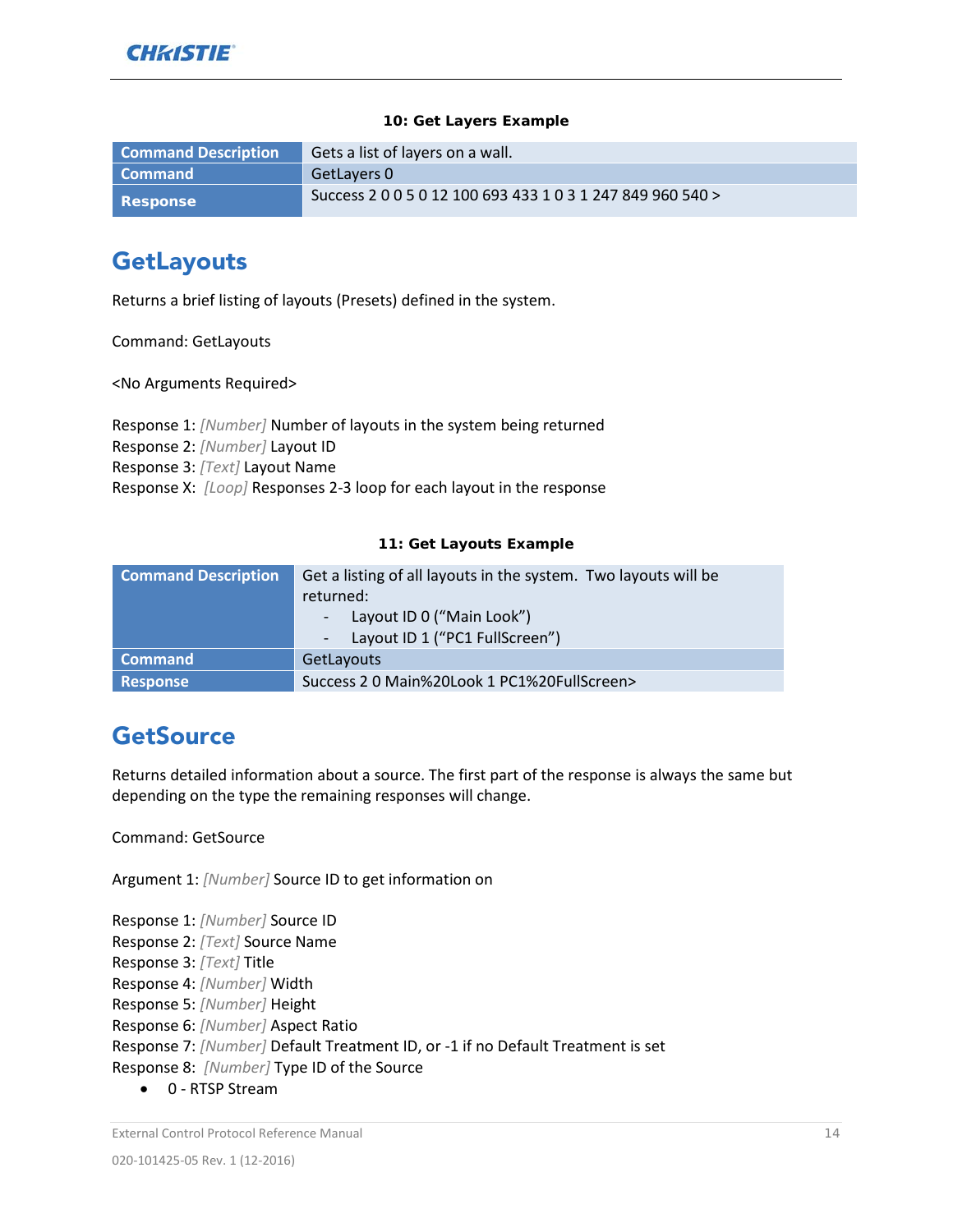

- 1 Still Image
- $\bullet$  2 VNC
- 3 Remote Desktop
- $\bullet$  4 Application
- 5 Phoenix DVI Input

#### **RTSP Stream**

Response 9: *[Text]* IP Address Response 10: *[Number]* Port Response 11: *[Text]* Video File Name Response 12: *[Number]* Keep Alive Interval Response 13: *[Number]* Audio Available (0 = False, 1 = True) Response 14: *[Number]* Force Unicast (0 = False, 1 = True)

#### **Still Image**

Response 9: *[Text]* File Name

#### **VNC**

Response 9: *[Text]* IP Address Response 10: *[Number]* Port Response 11: *[Number]* Display Index Response 12: *[Number]* Encode Bit Rate Response 13: *[Number]* Reachback Available (0 = False, 1 = True) Response 14: *[Number]* Is Manned (0 = False, 1 = True)

#### **Remote Desktop**

Response 9: *[Text]* IP Address Response 10: *[Number]* Port Response 11: *[Text]* User Name Response 12: *[Number]* Encode Bit Rate Response 13: *[Number]* Audio Available (0 = False, 1 = True) Response 14: *[Number]* Reachback Available (0 = False, 1 = True) Response 15: *[Number]* Is Manned (0 = False, 1 = True)

#### **Application**

Response 9: *[Text]* Command

#### **Phoenix DVI Input**

Response 9: *[Text]* Encoder Node Mac Address Response 10: *[Text]* Input Channel (A = Input A, B = Input B) Response 11: *[Number]* Encode Bit Rate Response 12: *[Number]* Audio Available (0 = False, 1 = True) Response 13: *[Number]* Reachback Available (0 = False, 1 = True) Response 14: *[Number]* Is Manned (0 = False, 1 = True)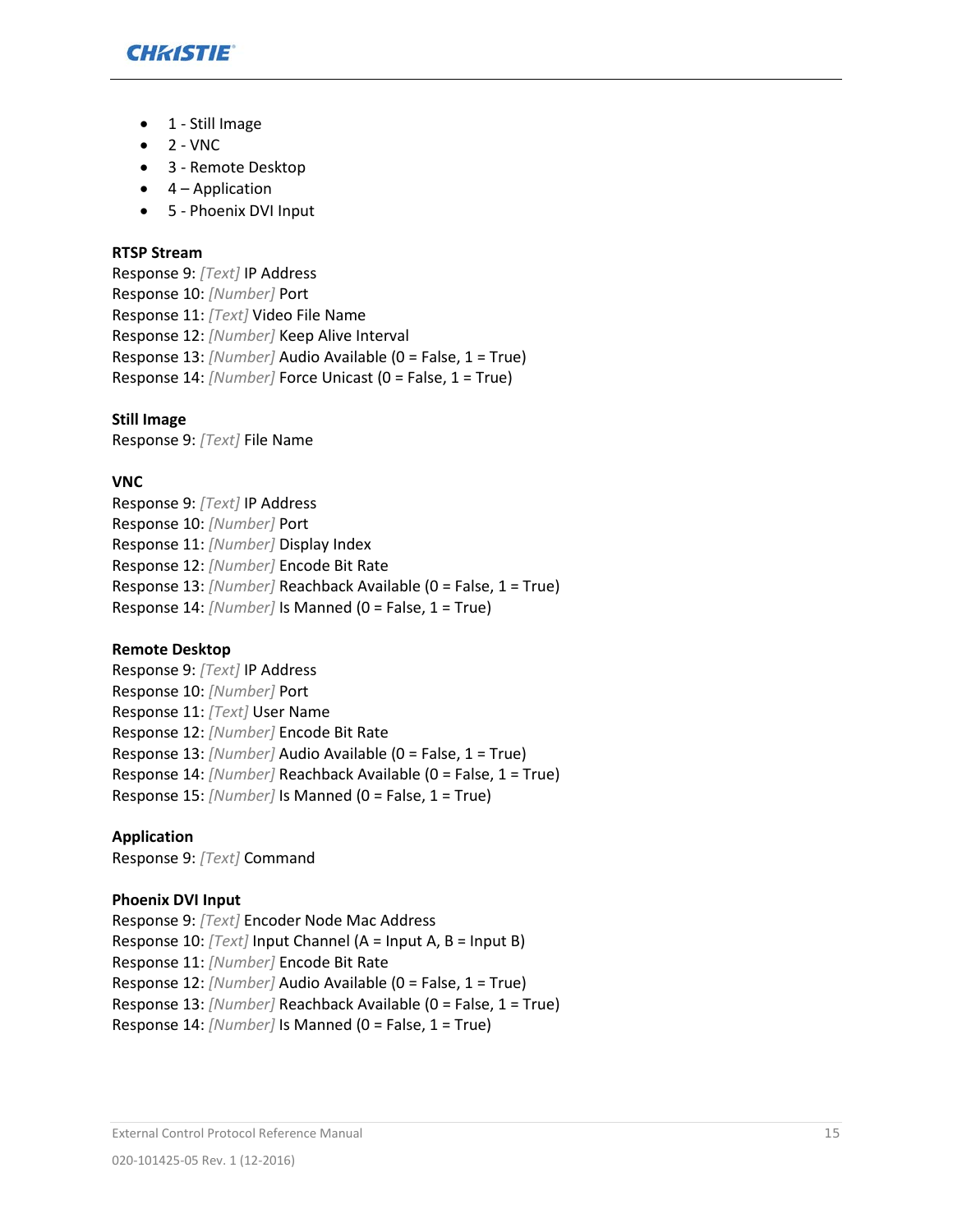| <b>Command Description</b> | Get details of a RTSP Stream Source with the following values: |
|----------------------------|----------------------------------------------------------------|
|                            | ID: 8                                                          |
|                            | Name: Axis 1<br>$\overline{a}$                                 |
|                            | Title: Office Camera                                           |
|                            | Width: 1920                                                    |
|                            | Height: 1080<br>-                                              |
|                            | Aspect Ratio: 16 x 9<br>$\overline{\phantom{a}}$               |
|                            | Default Treatment: -1                                          |
|                            | Type: RTSP Stream                                              |
|                            | IP Address: 10.10.30.25<br>$\overline{\phantom{0}}$            |
|                            | Port: 554<br>$\qquad \qquad -$                                 |
|                            | Video File Name: axis-                                         |
|                            | media/media.amp?videocodec=h264&audio=1                        |
|                            | Keep Alive Interval: 30<br>-                                   |
|                            | Audio Available: True                                          |
|                            | Force Unicast: False                                           |
| <b>Command</b>             | GetSource 8                                                    |
| <b>Response</b>            | Success 8 Axis%201 Office%20Camera 1920 1080 1.7778 -1 0       |
|                            | 10.10.30.25 554 axis-                                          |
|                            | media/media.amp?videocodec=h264&audio=1 30 1 0 >               |

#### <span id="page-15-0"></span>**12: Get Source [RTSP Stream] Example**

#### <span id="page-15-1"></span>**13: Get Source [Still Image] Example**

| <b>Command Description</b> | Get details of a Still Image Source with the following values:<br>ID: 32<br>Name: Jellyfish<br>-<br>Title: Box Jellyfish<br>Width: 1024<br>Height: 768<br>Aspect Ratio: 4 x 3<br>Default Treatment: 1<br>Type: Still Image |
|----------------------------|----------------------------------------------------------------------------------------------------------------------------------------------------------------------------------------------------------------------------|
|                            | File Name: Jellyfish.jpg                                                                                                                                                                                                   |
| <b>Command</b>             | GetSource 32                                                                                                                                                                                                               |
| <b>Response</b>            | Success 32 Jellyfish Box%20Jellyfish 1024 768 1.3333 1 1<br>Jellyfish.jpg >                                                                                                                                                |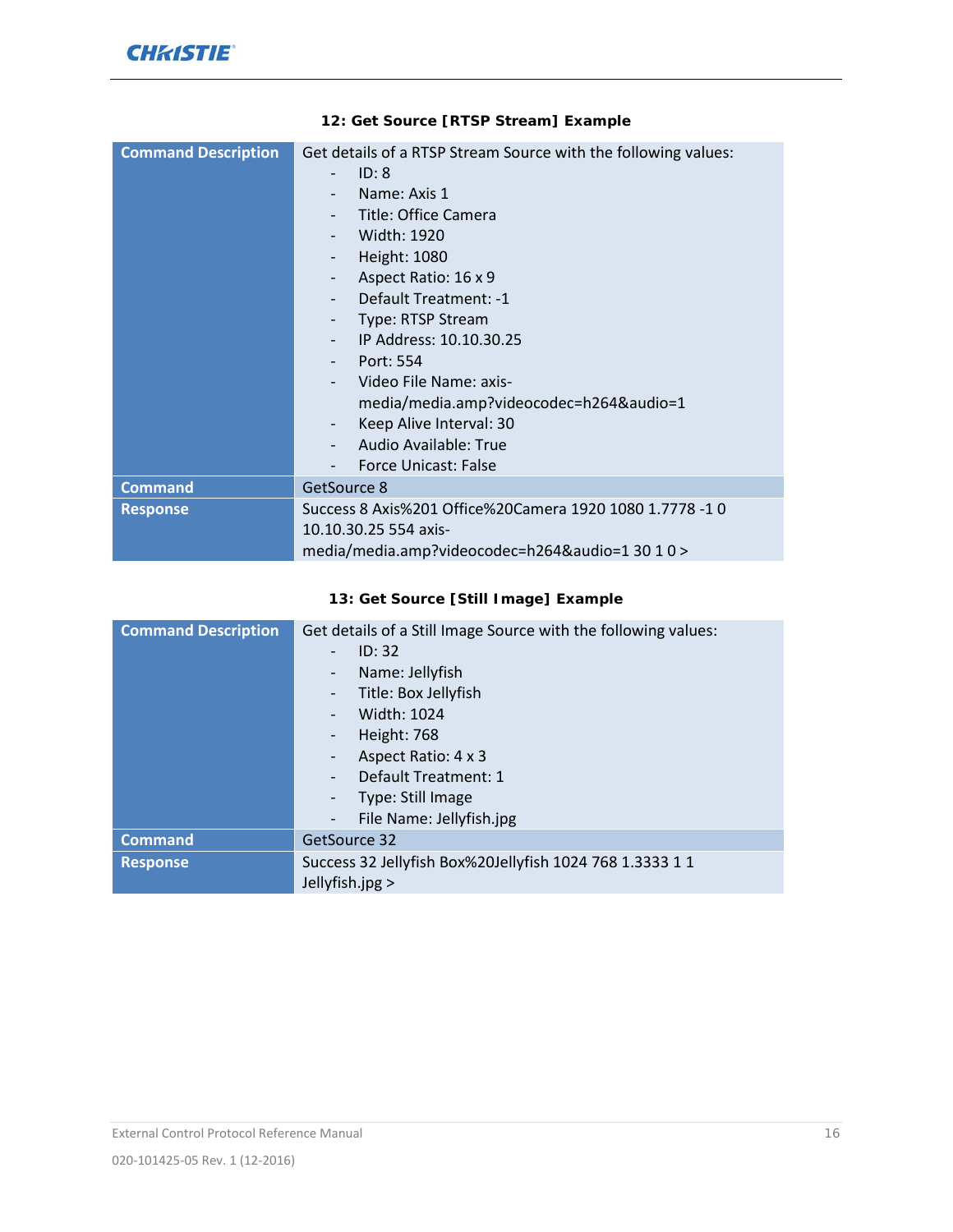| <b>Command Description</b> | Get details of a VNC Source with the following values:  |
|----------------------------|---------------------------------------------------------|
|                            | ID: 9<br>$\qquad \qquad -$                              |
|                            | Name: Windows 7 VNC                                     |
|                            | Title: Test Machine 2<br>$\overline{\phantom{0}}$       |
|                            | Width: 1024                                             |
|                            | Height: 768<br>$\overline{\phantom{a}}$                 |
|                            | Aspect Ratio: 4 x 3<br>$\qquad \qquad \blacksquare$     |
|                            | Default Treatment: -1                                   |
|                            | Type: VNC                                               |
|                            | IP Address: 10.10.30.250                                |
|                            | Port: 5900                                              |
|                            | Display Index: 0                                        |
|                            | Encode Bit Rate: 4000                                   |
|                            | Reachback Available: True                               |
|                            | Is Manned: False                                        |
| <b>Command</b>             | GetSource 9                                             |
| <b>Response</b>            | Success 9 Windows%207%20VNC Test%20Machine%202 1024 768 |
|                            | 1.3333 -1 2 10.10.30.250 5900 0 4000 1 0 >              |

#### <span id="page-16-0"></span>**14: Get Source [VNC] Example**

#### <span id="page-16-1"></span>**15: Get Source [Remote Desktop] Example**

| <b>Command Description</b> | Get details of a Remote Desktop Source with the following values: |
|----------------------------|-------------------------------------------------------------------|
|                            | ID: 1                                                             |
|                            | Name: Windows 7 RDP                                               |
|                            | Title: Test Machine                                               |
|                            | Width: 1920                                                       |
|                            | Height: 1080                                                      |
|                            | Aspect Ratio: 16 x 9<br>$\qquad \qquad \blacksquare$              |
|                            | Default Treatment: -1<br>$\overline{\phantom{a}}$                 |
|                            | Type: Remote Desktop<br>$\overline{\phantom{a}}$                  |
|                            | IP Address: 10.10.30.249                                          |
|                            | Port: 3389                                                        |
|                            | User Name: Eric                                                   |
|                            | Encode Bit Rate: 4000                                             |
|                            | Audio Available: False                                            |
|                            | Reachback Available: True                                         |
|                            | Is Manned: False                                                  |
| <b>Command</b>             | GetSource 1                                                       |
| <b>Response</b>            | Success 1 Windows%207%20RDP Test%20Machine 1920 1080              |
|                            | 1.7778 -1 3 10.10.30.249 3389 Eric 4000 0 1 0 >                   |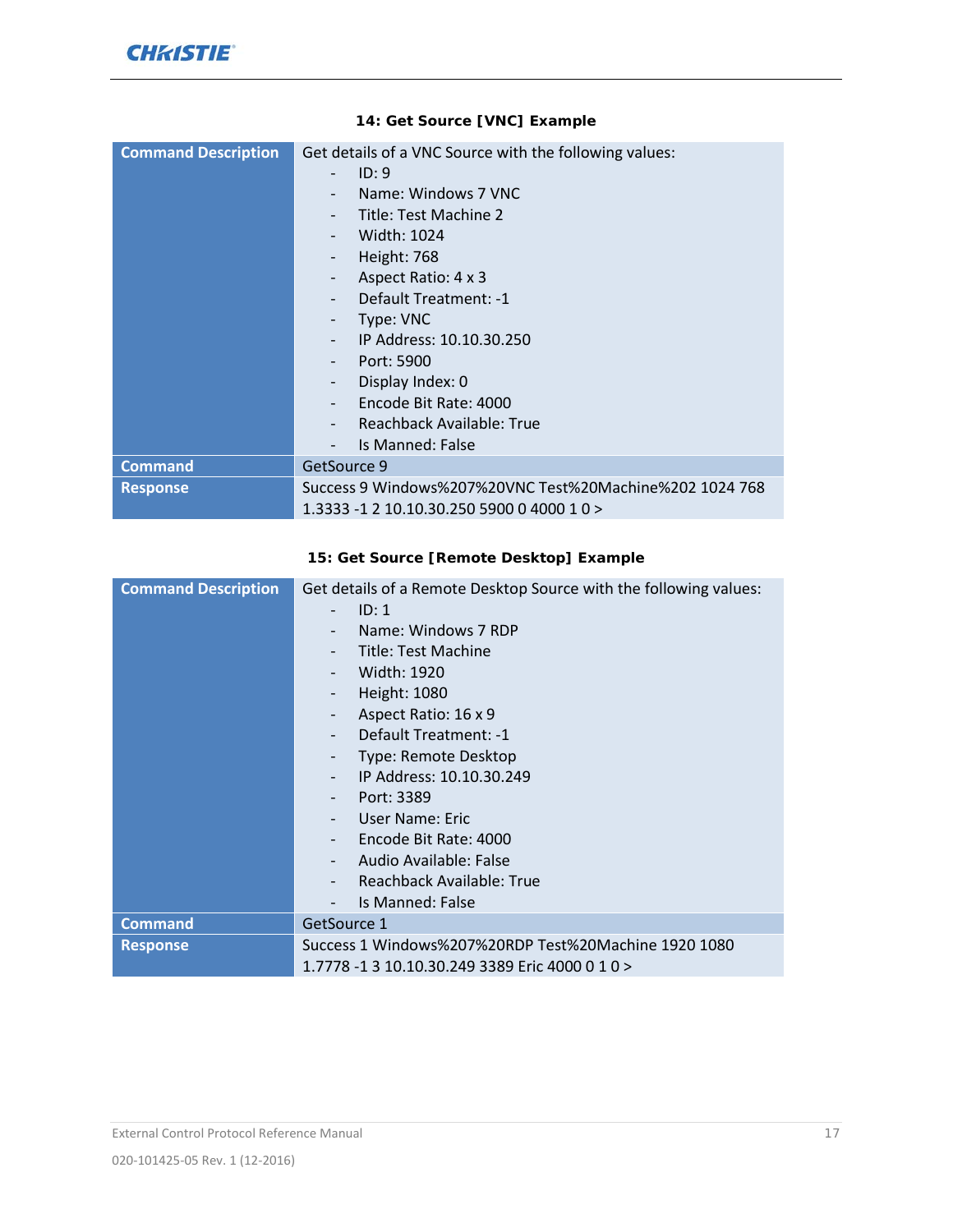| <b>Command Description</b> | Get details of an Application Source with the following values: |
|----------------------------|-----------------------------------------------------------------|
|                            | ID: 21<br>÷                                                     |
|                            | Name: Test Application<br>-                                     |
|                            | <b>Title: Microsoft Website</b><br>-                            |
|                            | Width: 1920<br>-                                                |
|                            | Height: 1080<br>-                                               |
|                            | Aspect Ratio: 16 x 9<br>$\overline{\phantom{0}}$                |
|                            | Default Treatment: -1<br>$\overline{\phantom{0}}$               |
|                            | Type: Web                                                       |
|                            | Website: www.microsoft.com                                      |
| <b>Command</b>             | GetSource 21                                                    |
| <b>Response</b>            | Success 21 Test%20Application Microsoft%20Website 1920 1080     |
|                            | 1.7778 -14 www.microsoft.com >                                  |

#### <span id="page-17-1"></span>**16: Get Source [Application] Example**

#### <span id="page-17-2"></span>**17: Get Source [Phoenix DVI Input] Example**

| <b>Command Description</b> | Get details of a Phoenix DVI Input Source with the following values: |
|----------------------------|----------------------------------------------------------------------|
|                            | ID: 31<br>$\overline{a}$                                             |
|                            | Name: Test<br>-                                                      |
|                            | Title: Desktop<br>-                                                  |
|                            | Width: 1920<br>$\overline{\phantom{0}}$                              |
|                            | Height: 1080<br>-                                                    |
|                            | Aspect Ratio: 16 x 9<br>$\overline{\phantom{0}}$                     |
|                            | Default Treatment: -1<br>$\overline{\phantom{0}}$                    |
|                            | Type: Phoenix DVI Input<br>-                                         |
|                            | Encoder Node Mac Address: E8-40-F2-D2-37-EF                          |
|                            | Input Channel: A                                                     |
|                            | Encode Bit Rate: 4000                                                |
|                            | Audio Available: False                                               |
|                            | Reachback Available: False                                           |
|                            | Is Manned: False                                                     |
| <b>Command</b>             | GetSource 31                                                         |
| <b>Response</b>            | Success 31 Test Desktop 1920 1080 1.7778 -1 5 E8-40-F2-D2-37-EF      |
|                            | A 4000 0 0 0 >                                                       |

## <span id="page-17-0"></span>**GetSources**

Returns a brief listing of sources defined in the system.

Command: GetSources

<No Arguments Required>

Response 1: *[Number]* Number of sources in the system being returned Response 2: *[Number]* Source ID

External Control Protocol Reference Manual 18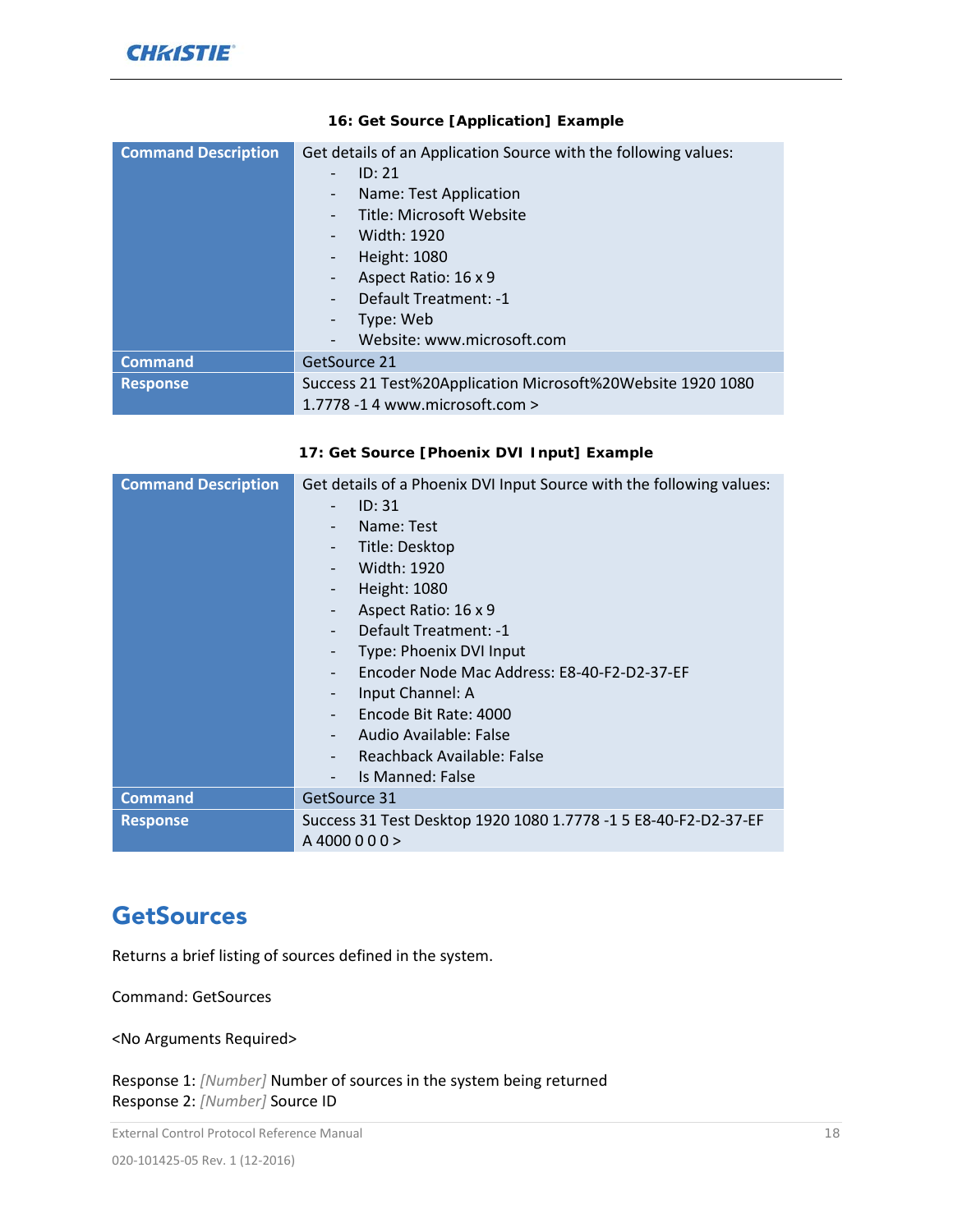

#### Response 3: *[Text]* Source Name

Response X: *[Loop]* Responses 2-3 loop for each source in the response

| <b>Command Description</b> | Get a listing of all sources in the system. Two sources will be<br>returned:<br>Source ID 0 ("Blu-Ray 1")<br>Source ID 1 ("PC 1") |
|----------------------------|-----------------------------------------------------------------------------------------------------------------------------------|
| <b>Command</b>             | <b>GetSources</b>                                                                                                                 |
| Response                   | Success 2 0 Blu-Ray%201 1 PC%201>                                                                                                 |

<span id="page-18-2"></span>**18: Get Sources Example**

## <span id="page-18-0"></span>**SourceApply**

Applies a source to a layer.

Command: SourceApply

Argument 1: *[Number]* Layer ID Argument 2: *[Number]* Source ID

Response 1: *Success*

Response 2: Failed - Unknown Error occurred or invalid layer or source ID

#### <span id="page-18-3"></span>**19: Source Apply Example**

| <b>Command Description</b>            | Applies a source to a layer |
|---------------------------------------|-----------------------------|
| Command                               | SourceApply 0 2             |
| <b>Response</b>                       | $Success$ >                 |
| <b>Response</b><br><b>Description</b> | Applied source 2 to layer 0 |

## <span id="page-18-1"></span>**ResetSource**

Resets all decoders that are currently using the source.

Command: ResetSource

Argument 1: *[Number]* Source ID to reset

#### <span id="page-18-4"></span>**20: ResetSource Example**

| <b>Command Description</b> | Resets the source on all decoders |
|----------------------------|-----------------------------------|
| l Command                  | ResetSource 1                     |
| <b>Response</b>            | Success>                          |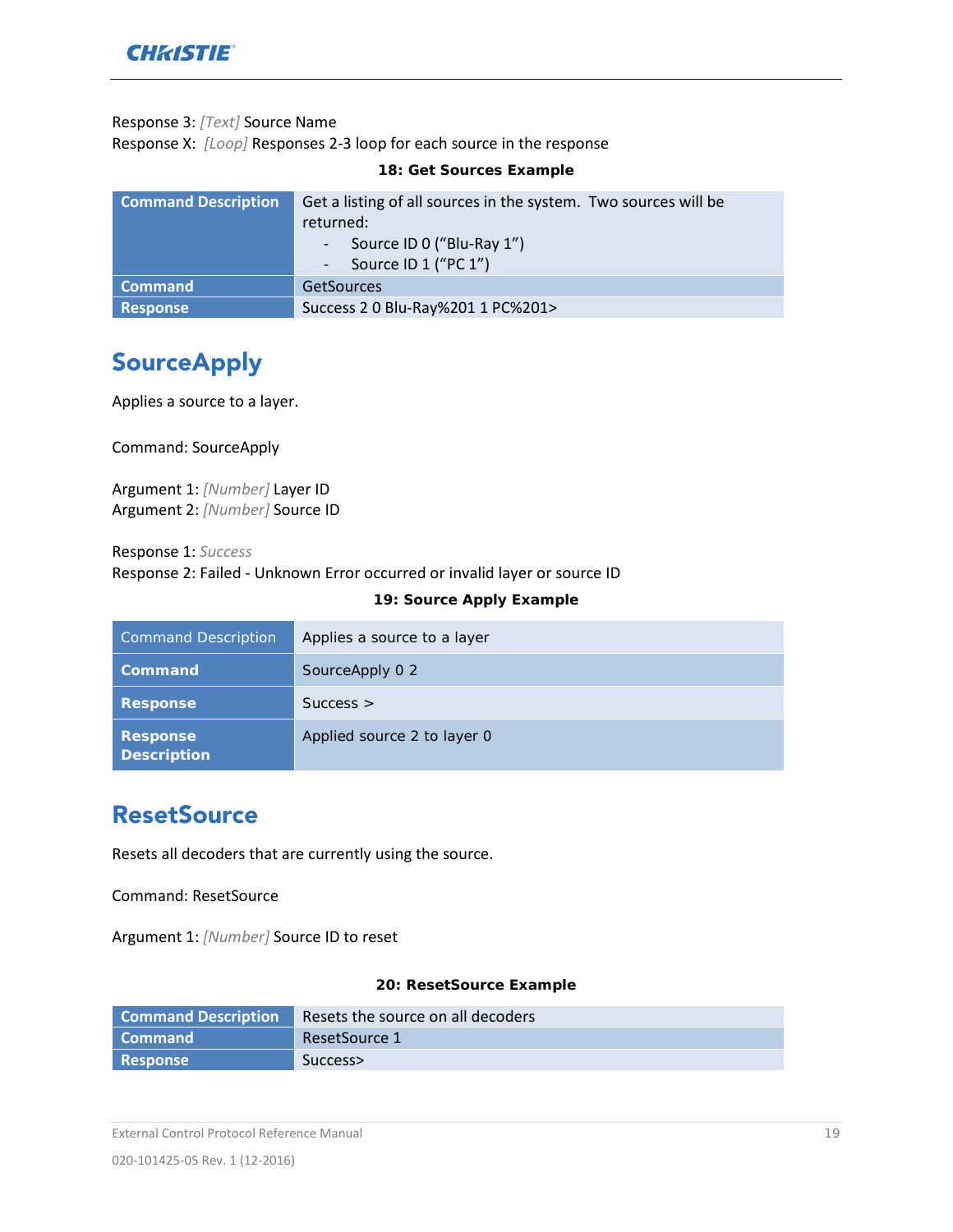

## <span id="page-19-0"></span>**SetAudioSource**

Sets the audio source for a wall.

Command: SetAudioSource

Argument 1: *[Number]* Wall ID Argument 2: *[Number]* Source ID, use -1 to set no audio source

Response: <No Response Parameters>

An InvalidArgValue may occur for the following reasons:

- Wall does not exist
- Source does not exist
- Source does not support audio
- Source does not allow audio

#### <span id="page-19-2"></span>**21: Set Audio Source Example**

| <b>Command Description</b> | Set Audio Source for Wall 0 with Source 8 |
|----------------------------|-------------------------------------------|
| l Command                  | SetAudioSource 0 8                        |
| <b>Response</b>            | Success>                                  |

## <span id="page-19-1"></span>**GetNodes**

Returns a brief listing of nodes defined in the system.

Command: GetNodes

<No Arguments Required>

Response 1: *[Number]* Number of nodes in the system being returned

Response 2: *[Text]* Node serial number

Response 3: *[Text]* Node MAC address

Response X: *[Loop]* Responses 2-3 loop for each node in the response

#### <span id="page-19-3"></span>**22: Get Nodes Example**

| <b>Command Description</b> | Get a listing of all nodes in the system. Two nodes will be returned:<br>Number of nodes<br>Node serial number and MAC Address ("03FF28<br>$\overline{\phantom{a}}$<br>00094803FF28")<br>Node serial number and MAC Address("00008B<br>$\overline{\phantom{a}}$<br>E840F2D29140") |
|----------------------------|-----------------------------------------------------------------------------------------------------------------------------------------------------------------------------------------------------------------------------------------------------------------------------------|
| <b>Command</b>             | GetNodes                                                                                                                                                                                                                                                                          |
| <b>Response</b>            | Success 2 3FF28 00094803FF28 00008B E840F2D29140>                                                                                                                                                                                                                                 |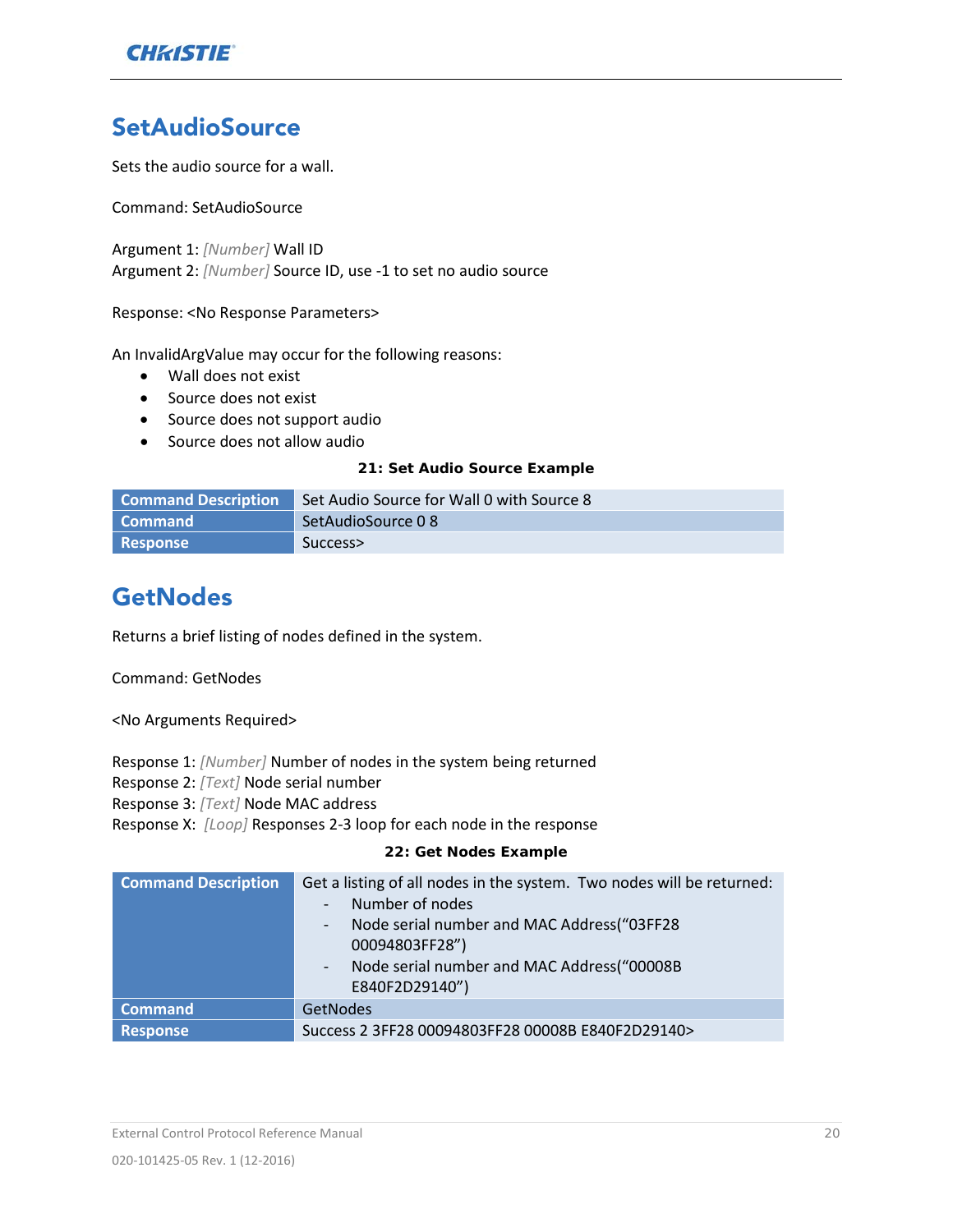

## <span id="page-20-0"></span>GetUser

Returns detailed information on a specified user ID.

Command: GetUser

Argument 1: *[Number]* User ID to get information on

Response 1: *[Number]* User ID Response 2: *[Text]* UserName Response 3: *[Text]* First Name Response 4: *[Text]* Last Name Response 5: *[Text]* Company Name Response 6: *[Date/Time]* Last Logon Time Response 7: *[Text]* Notes associated with the user account Response 8: *[Text]* Image File name for user account Response 9: *[Number]* Email Address Count Response 10: *[Text]* Email Address Type (Home / Work) Response 11: *[Text]* Email Address Response X: *[Loop]* Response 10-11 repeated for the number count provided in response 9 Response 12: *[Number]* Contact Number Count Response 13: *[Text]* Contact Number Type (Home / Cell / Work) Response 14: *[Text]* Contact Number Response X: *[Loop]* Response line 13-14 loop for each contact type (# indicated in Response 10)

#### <span id="page-20-1"></span>**23: Get User Example**

| <b>Command Description</b> | Get details on User ID 7, which has the following parameters: |
|----------------------------|---------------------------------------------------------------|
|                            | User $ID: 7$                                                  |
|                            | UserName: jsmith                                              |
|                            | First Name: Joe                                               |
|                            | Last Name: Smith                                              |
|                            | Company: AV Integrators, Inc.                                 |
|                            | Last Logon Time: February 21, 2013 8:32AM                     |
|                            | Notes: Integrator service account<br>$\overline{\phantom{a}}$ |
|                            | Image File: jsmith-thumbnail.jpg                              |
|                            | Cell Phone: 555-123-4567                                      |
|                            | Home Phone: 555-123-8223                                      |
|                            | Work Email: joe.smith@avintegratorsinc.com                    |
|                            | Home Email: joe.smith@outlook.com                             |
| <b>Command</b>             | GetUser 1                                                     |
| <b>Response</b>            | Success 7 jsmith Joe Smith AV%20Integrators,%20Inc.           |
|                            | 01/21/13%208:32 Integrator%20service%20account jsmith-        |
|                            | thumbnail.jpg 2 Work joe.smith@avintegratorsinc.com Home      |
|                            | joe.smith@outlook.com 2 Cell 555-123-4567 Home 555-123-8223>  |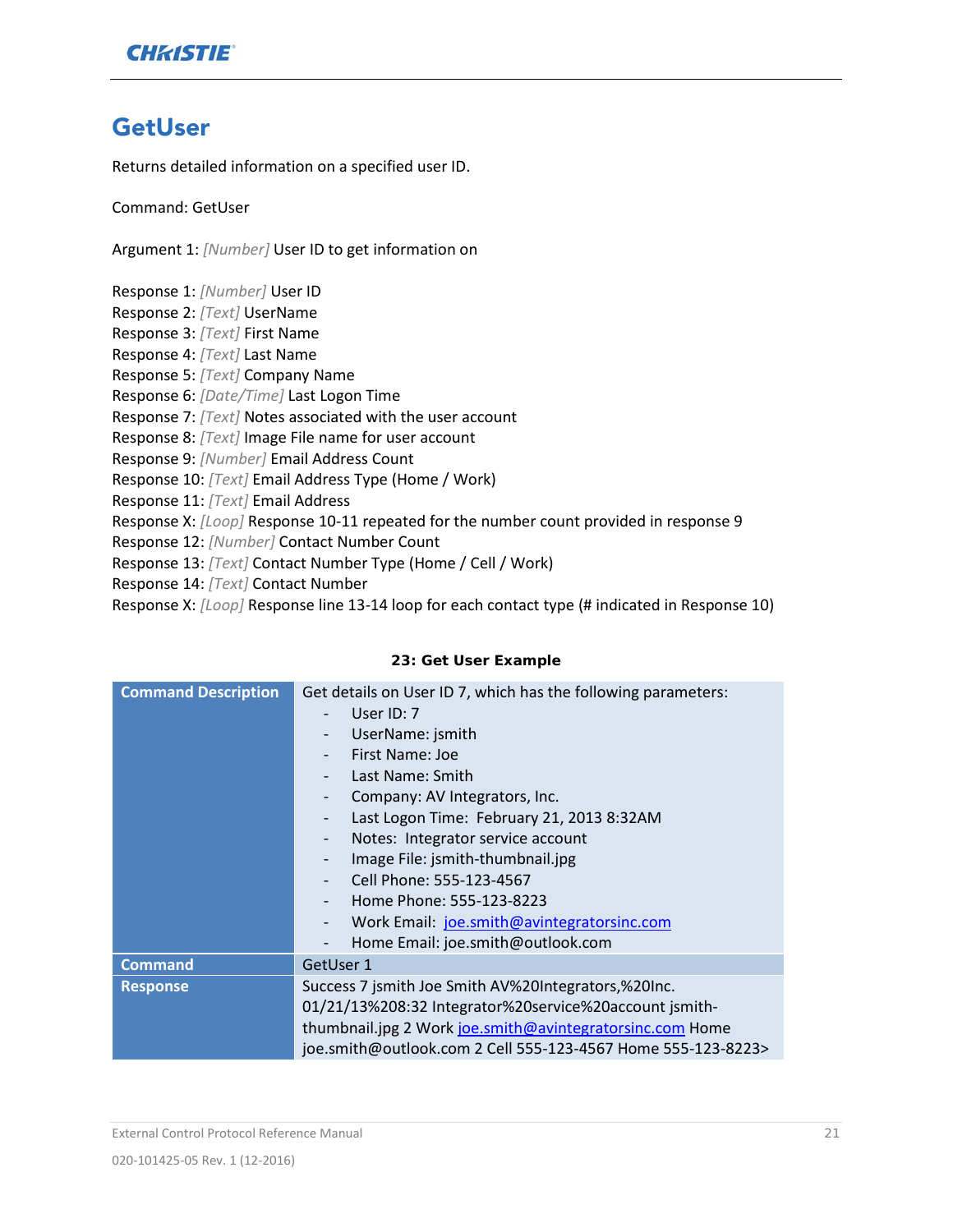

### <span id="page-21-0"></span>**GetUsers**

Returns a brief listing of all users defined in the system.

Command: GetUsers

<No Arguments Required>

Response 1: *[Number]* Number of users in the system being returned Response 2: *[Number]* User ID Response 3: *[Text]* UserName Response 4: *[Text]* First Name Response 5: *[Text]* Last Name Response X: *[Loop]* Responses 2-5 loop for each user in the response

#### <span id="page-21-2"></span>**24: Get Users Example**

| <b>Command Description</b> | Get a listing of all users in the system. Two users will be returned: |
|----------------------------|-----------------------------------------------------------------------|
|                            | - User ID 0 ("jsmith") Joe Smith                                      |
|                            | - User ID 8 ("tjamison") Tom Jamison                                  |
| <b>Command</b>             | <b>GetUsers</b>                                                       |
| Response                   | Success 2 jsmith Joe Smith tjamison Tom Jamison>                      |

## <span id="page-21-1"></span>**GetWall**

Returns detailed configuration information about a specified wall ID.

Command: GetWall

Argument 1: *[Number]* Wall ID

Response 1: *[Number]* Wall ID

Response 2: *[Text]* Wall Name

Response 3: *[Number]* Width in pixels

Response 4: *[Number]* Height in pixels

Response 5: *[Number]* Background Color – Red (0-255)

Response 6: *[Number]* Background Color – Green (0-255)

Response 7: *[Number]* Background Color – Blue (0-255)

Response 8: *[Text]* Background Image Name

Response 9: *[Text]* Background Image Horizontal Alignment (L=Left, C=Center, R=Right)

Response 10: *[Text]* Background Image Vertical Alignment (T=Top, M=Middle, B=Bottom)

Response 11: *[Text]* Background Stretch (N=None, F=Fill, U=Uniform, UF=Uniform Fill, T=Tile)

Response 12: *[Number]* Audio Source ID, or -1 for no audio source

#### <span id="page-21-3"></span>**25: Get Wall Example**

| <b>Command Description</b> | Get information on wall ID 3, which has the following parameters: |
|----------------------------|-------------------------------------------------------------------|
|                            | - Name: Main Wall                                                 |
|                            | $-$ Size: 3840 x 1024                                             |
|                            |                                                                   |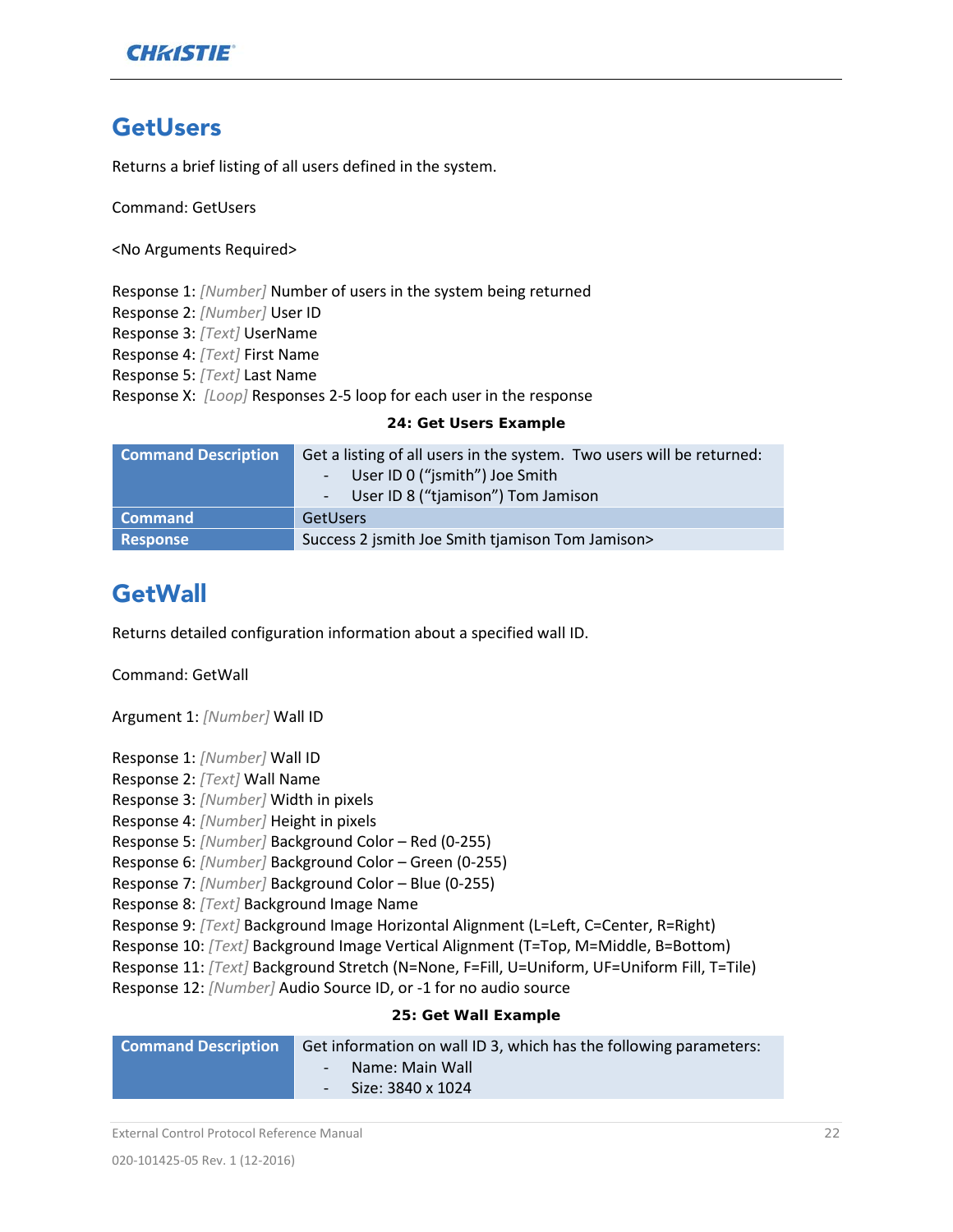

|                 | <b>Background Color: Black</b><br>Background Image: LogoBG.jpg<br>Audio Source: 4 |
|-----------------|-----------------------------------------------------------------------------------|
| Command         | GetWall 3                                                                         |
| <b>Response</b> | Success 3 Main%20Wall 3840 1024 0 0 0 LogoBG.jpg 4>                               |

## <span id="page-22-0"></span>**GetWalls**

Returns a brief listing of walls defined in the system.

Command: GetWalls

<No Arguments Required>

Response 1: *[Number]* Number of walls in the system being returned Response 2: *[Number]* Wall ID Response 3: *[Text]* Wall Name Response X: *[Loop]* Responses 2-3 loop for each wall in the response

#### <span id="page-22-2"></span>**26: Get Walls Example**

| <b>Command Description</b> | Get a listing of all walls in the system. Two walls will be returned:<br>Wall ID 0 ("Wall 1") width of 3840 and a height of 1024<br>Wall ID 1 ("Wall 2") width of 2560 and a height of 1600 |
|----------------------------|---------------------------------------------------------------------------------------------------------------------------------------------------------------------------------------------|
| <b>Command</b>             | <b>GetWalls</b>                                                                                                                                                                             |
| Response                   | Success 2 0 0 Wall%201 3840 1024 1 Wall%202 2560 1600>                                                                                                                                      |

## <span id="page-22-1"></span>**GetTreatments**

Returns a brief listing of treatments defined in the system.

Command: GetTreatments

<No Arguments Required>

Response 1: *[Number]* Number of treatments in the system being returned Response 2: *[Number]* Treatment ID

Response 3: *[Text]* Treatment Name

Response X: *[Loop]* Responses 2-3 loop for each treatment in the response

#### <span id="page-22-3"></span>**27: Get Treatments Examples**

| <b>Command Description</b> | Get a listing of all treatments in the system. Two treatments will be |
|----------------------------|-----------------------------------------------------------------------|
|                            | returned:                                                             |
|                            | - Treatment ID 0 ("Red Border")                                       |
|                            | - Treatment ID 1 ("Letterbox Crop")                                   |
| <b>Command</b>             | <b>GetTreatments</b>                                                  |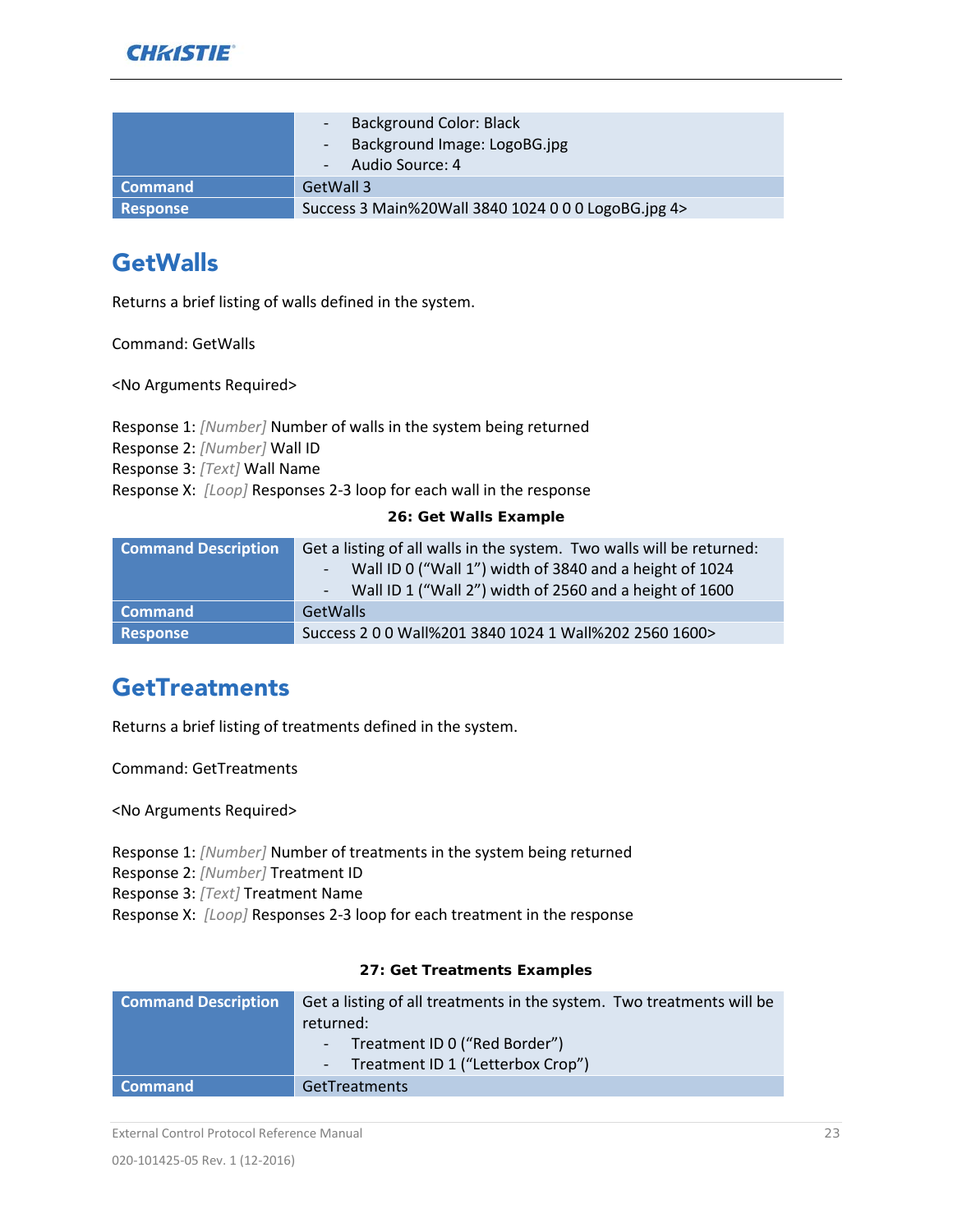

<span id="page-23-0"></span>

**Response** Success 2 0 Red%20Border 1 Letterbox%20Crop>

## **TreatmentApply**

Applies a treatment to a layer.

Command: TreatmentApply

Argument 1: *[Number]* Treatment ID Argument 2: *[Number]* Layer ID2 Argument 3: *[Number]* Layer ID3 Argument 4: *[Number]* Layer ID4 Argument 5: *[Number]* Layer ID*N*

Response 1: *Success* Response 2: Failed - Unknown Error occurred

#### <span id="page-23-3"></span>**28: Treatment Apply Example**

| <b>Command Description</b>            | Applies a treatment to one or more layers |
|---------------------------------------|-------------------------------------------|
| Command                               | TreatmentApply 1 0                        |
| <b>Response</b>                       | $Success$ >                               |
| <b>Response</b><br><b>Description</b> | Applied treatment 1 to layer 0            |

### <span id="page-23-1"></span>Restart

Restarts all nodes that are currently connected to the controller.

Command: Restart

#### <span id="page-23-4"></span>**29: Restart Example**

| <b>Command Description</b> | Restarts all nodes connected to the controller |
|----------------------------|------------------------------------------------|
| l Command                  | Restart                                        |
| <b>Response</b>            | Success>                                       |

## <span id="page-23-2"></span>Shutdown

Shutsdown (powers off) all nodes that are currently connected to the controller.

#### Command: Shutdown

External Control Protocol Reference Manual 24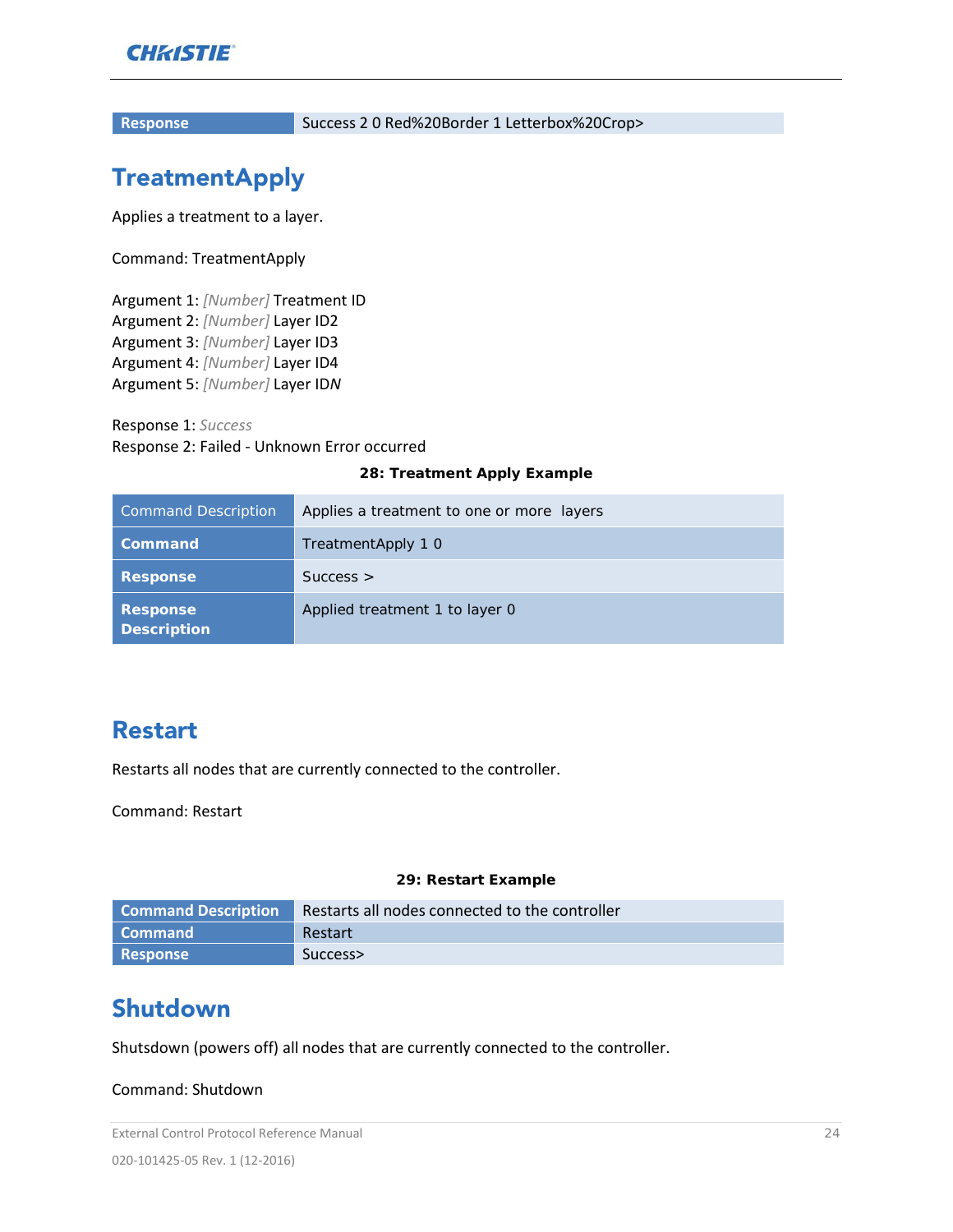#### <span id="page-24-0"></span>**30: Shutdown Example**

| <b>Command Description</b> | Shutsdown all nodes connected to the controller |
|----------------------------|-------------------------------------------------|
| <b>Command</b>             | <b>Shutdown</b>                                 |
| Response                   | Success>                                        |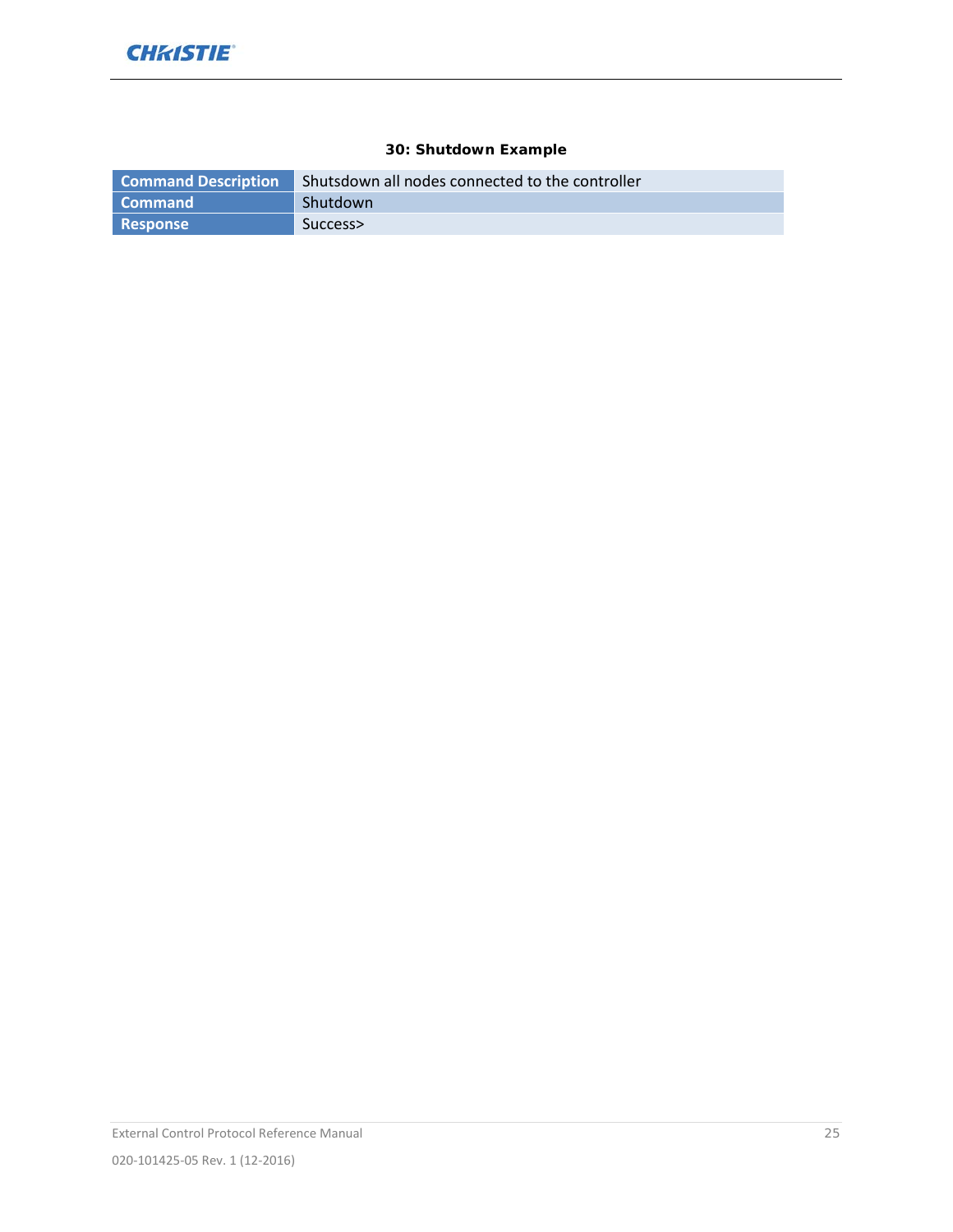## **CHRISTIE**

# <span id="page-25-0"></span>**Index**